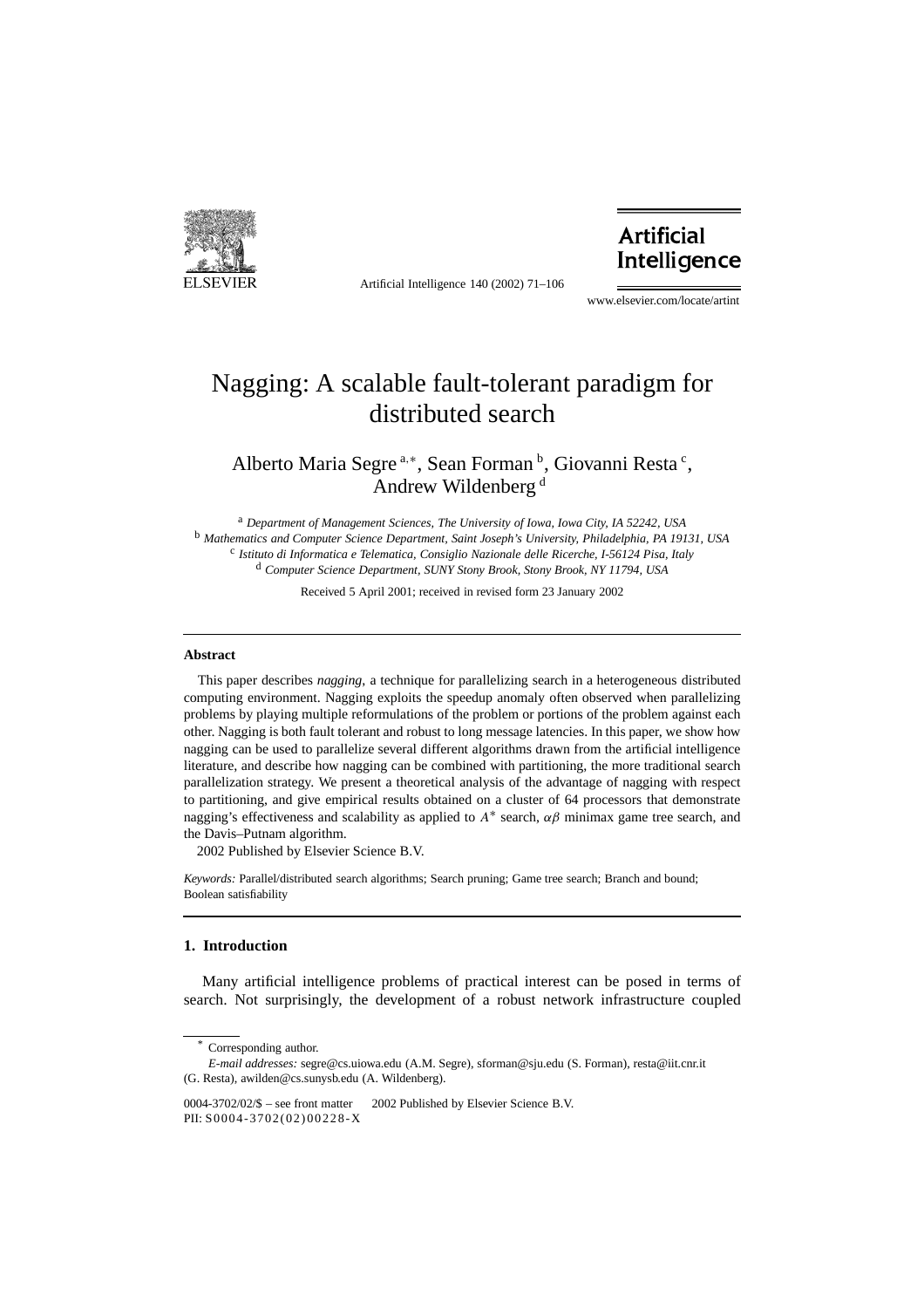with the advent of reasonably-priced computing equipment has helped focus attention on techniques that use multiple processors operating in parallel to improve search performance. Some of this work has centered on developing application-level toolkits to access a distributed computing environment as well as resource-management tools that enable an application to exploit computing resources that span organizational boundaries (e.g., "grid computing") [2,11,15,22].

Aside from differences in enabling technology, most attempts to parallelize search are quite similar, involving some sort of *partitioning* [13,14]. The general idea is that each processing element takes responsibility for a portion of the search space, and that the individual solutions to these subproblems can then be compared or composed to obtain a solution to the original problem. Different partitioning schemes usually differ in their target computer architecture (e.g., SIMD vs. MIMD, shared memory multiprocessors vs. networks of workstations, etc.) and how they address a number of technical problems, such as *load balancing* (how best to assign work in order to exploit all available processors all of the time) and *fault tolerance* (how to notice and recover from the momentary inaccessibility or outright loss of one or more processing elements). Nevertheless, partitioning is the basis of a diverse set of projects, including SETI@Home, the search for radio signal evidence of extraterrestrial life, GIMPS, the search for Mersenne prime numbers, and various code breaking efforts from distributed.net.

Unfortunately, many problems do not partition well. One reason is that information acquired early in a serial search process can often be used to reduce the amount of search performed overall: for example, consider how the  $\alpha$  and  $\beta$  values are used to prune the game tree in  $\alpha\beta$  minimax search. If the search is partitioned, the information acquired while searching one subspace may come too late to help reduce the search in another subspace explored simultaneously, resulting in a search that may actually be slower with multiple processors than it is with a single processor.<sup>1</sup> This problem is an instance of the more general *speedup anomaly* problem, first studied for branch-and-bound style algorithms on two well-known NP-hard problems in [19]. A speedup anomaly occurs when a solution is obtained more slowly with more processors than it is with fewer processors, or, alternatively, when a solution is obtained superlinearly faster with multiple processors. Later, such superlinear speedups were routinely studied, particularly within the parallel logic programming and theorem proving communities (see, e.g., [7]).

This paper describes a distributed search paradigm called *nagging* that exploits the speedup anomaly often observed when parallelizing problems by playing multiple reformulations of the problem or portions of the problem against each other. Nagging has several advantages over partitioning techniques; it is intrinsically fault tolerant, naturally

 $<sup>1</sup>$  Even if the information were made available in a timely fashion, sharing the information among multiple</sup> processors would entail some amount of communication overhead. In general, the cost of communication tends to increase as the number of processors increases. Depending on the underlying architecture, sharing information may involve interprocessor communication or the use of shared memory. For shared-memory multiprocessors, there are practical design limits on the number of processors one can incorporate in a single machine. For more loosely-coupled processors, interprocessor communication (either in directed or broadcast form) requires overhead for generating and servicing messages; furthermore, as the number of processors increases, higher message latencies associated with larger networks generally entail larger communication overheads.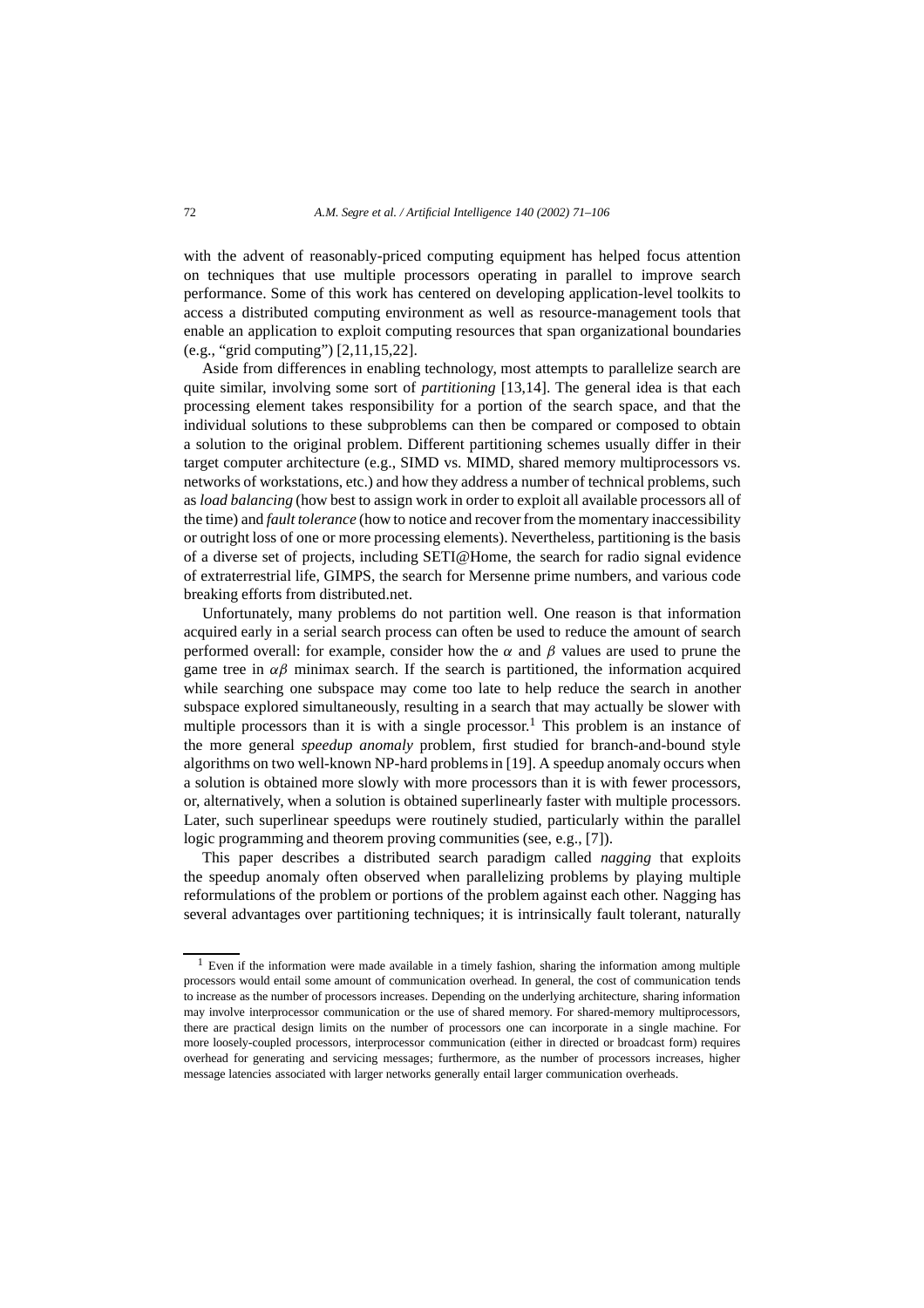load-balancing, requires relatively brief and infrequent interprocessor communication, and is robust in the presence of reasonably large message latencies. These properties help make nagging suitable for use on geographically-distributed networks of processing elements. Originally developed in the course of our work on distributed automated deduction [35,39, 40], we show here how nagging can be generalized and applied to a broad range of search algorithms from the artificial intelligence literature. We develop an analytical performance model comparing nagging and partitioning, and use this model to make some predictions about their respective performance. Finally, our performance claims are justified via an empirical evaluation of nagging and partitioning on three well-known yet significantly different search algorithms; *A*<sup>∗</sup> search [20], *αβ* minimax game tree search [27], and the Davis–Putnam search algorithm [6].

# **2. Nagging and search**

Nagging is an asynchronous parallel search pruning technique where a single *master processor* (or *master*), performing some standard search procedure, is advised by one or more *nagging processors* (or *naggers*), each performing identical search procedures, about portions of its master's search space that need not be explored.

Let us consider a search procedure that is designed to find a globally-optimal solution in a finite, implicitly-defined, search space; this is the case, for example, when trying to determine the best next move to make in game tree search with fixed horizon (similar arguments hold for situations where any legal solution suffices, such as for theorem proving or satisfiability problems). At initialization, each nagger obtains the problem specification from its master processor. It then engages in a series of *nagging episodes*, each initiated by the nagger when it becomes idle, until the master has completed its search.

A nagging episode begins when the nagger requests a snapshot of its master's current state, which is concisely described by communicating the sequence of choices made through the predefined search space (see Fig. 1). The master selects a *nagpoint* (a node along its own current path from which the nagger will begin its own exploration of the space) according to some predefined nagpoint selection criteria; it then communicates this nagpoint and the value describing its own current best solution to the nagger.

The master and the nagger now race to exhaust their respective search spaces; while the two search spaces are semantically equivalent, they may well be searched differently, leading to different expected solution times. If we are searching for an optimal solution, there are only three possible outcomes to consider:

- (1) *Abort*: If the master backtracks over the nagpoint before the nagger completes its own search, the master signals the nagger to abort the nagging episode, which causes the nagger to once again become idle and initiate a new nagging episode.
- (2) *Prune*: If the nagger completes its search and finds there are no better solutions than that already known by the master, then the nagger interrupts the master and forces it to backtrack to the nagpoint, resulting in a reduction in the master's search space.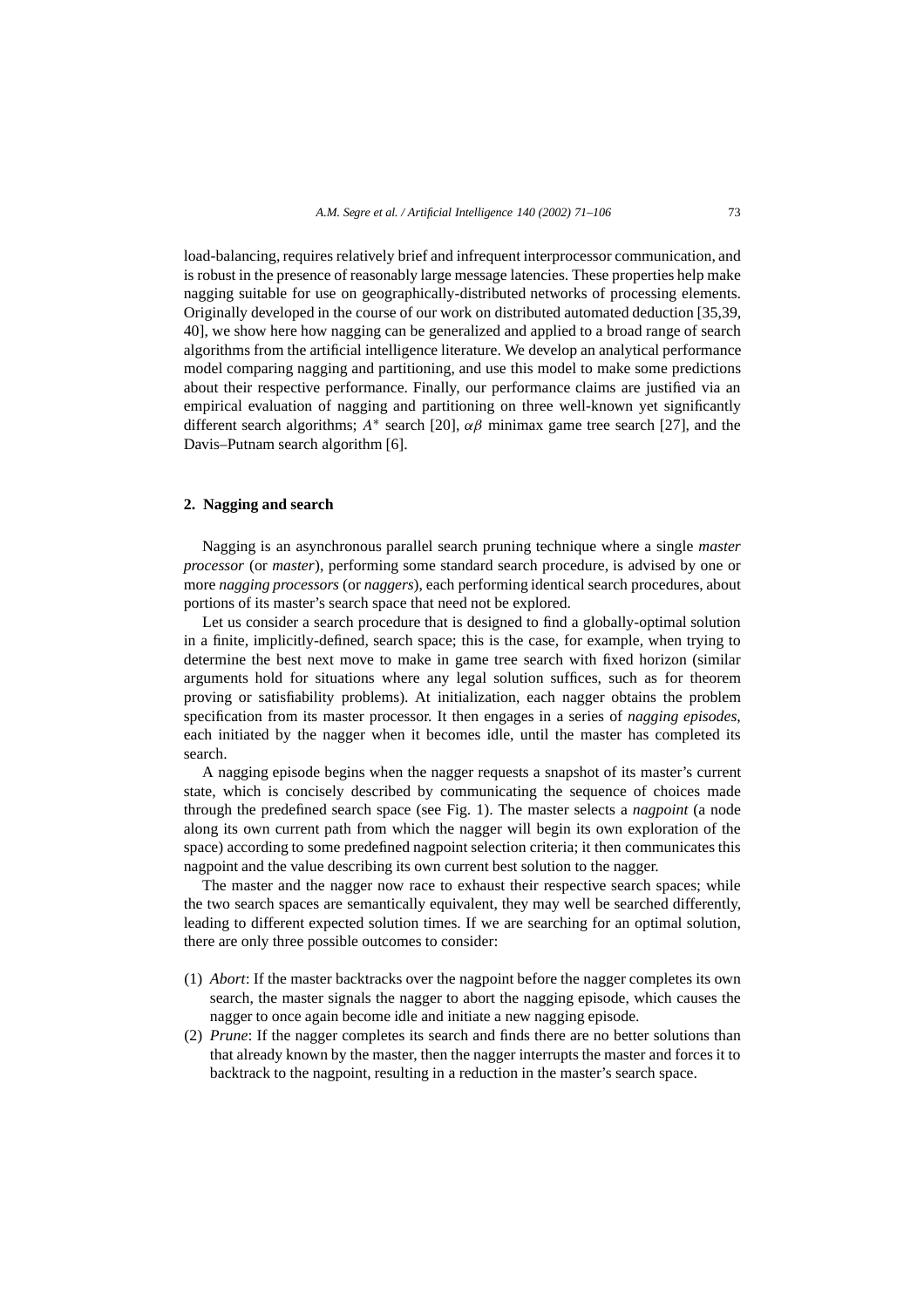

Fig. 1. Nagging episode. The square node indicates the current position of the master process, which is executing a depth-first search. A nagpoint is selected along the master's search path, and is described to the nagging process by communicating the series of choices from the root of the search tree to the nagpoint. The nagger reconstructs the master's search space up to the nagpoint and then commences exploring its own, transformed, version of the space rooted at the nagpoint.

(3) *Solve*: Finally, should the nagger find a better solution than that communicated by the master, it can abort its own current search and report the new value to the master so that the master might use this new value to reduce its own search space.

Of course, for nagging to have the greatest possible positive effect on the master's search efficiency, we would prefer the second and third cases occur with high probability, and we hope the first case occurs only rarely. Should the second and third cases never occur, we can expect no improvement in the master's expected time to solution: indeed, the master's search will surely be less efficient due to the small—but measurable—additional overhead of servicing its naggers.

Two techniques are applied to improve the odds. First, a nagger can be nagged recursively by yet another processor in order to help it exhaust its own search space more quickly. Second, and more importantly, each nagger may apply a *problem transformation function* to reduce, in practice, the size of its search space while retaining at least some of the information content implicit therein (note that effective problem transformation functions are typically dependent on both the search algorithm in use and the problem domain itself). We will discuss both of these techniques later in this paper.

The main characteristics of nagging are clear even within this simplified context. First, nagging does not require explicit load balancing, since idle machines always initiate nagging episodes to keep themselves busy. As long as the master processor is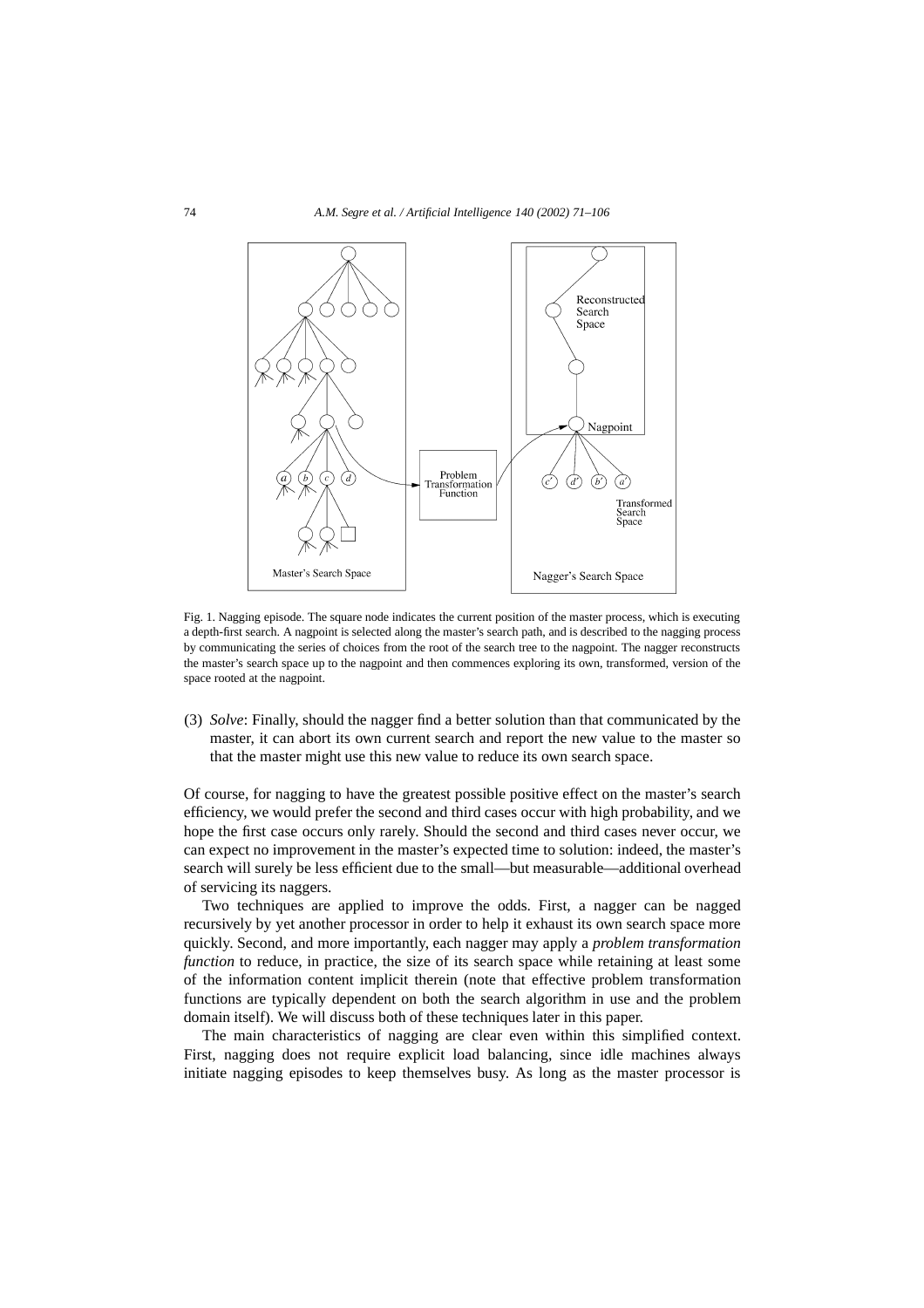still searching, new nagpoints can be provided at will. Second, nagging is intrinsically fault tolerant: since the master's search is unaffected should a nagger fail or become inaccessible, losing a nagger will never compromise the correctness or quality of the solution produced by the master, nor will the master ever stop and wait for the missing nagger. Finally, communication is brief, since even deep search states can be described concisely as a sequence of choices, while the results reported by a nagger often reduce to a single bit (e.g., prune/don't prune) or just a few bits (e.g., a new value for the best solution to date).

# **3. NICE: A Network Infrastructure for Combinatorial Exploration**

To support our work on nagging, we have developed *NICE*, the *Network Infrastructure for Combinatorial Exploration*. NICE is specifically designed to support both nagging and partitioning for search algorithms; it allows application programmers to parallelize their search procedures by making appropriate function calls within their code. The NICE distribution includes *niced*, a Unix resource management daemon, *niceq*, a daemon status query program, and *niceapi*, the applications programmer's interface library. The code is written in ANSI C with BSD sockets over TCP/IP, and is known to run on multiple variants of the Unix operating system, including Linux, Sun OS, and HPUX.

The NICE daemon, or *niced*, must be running on every participating machine, whether master or nagger. Typically, it is started automatically as part of the system boot process, and runs as long as its host CPU is running (the daemon itself is single threaded and extremely lightweight, having no noticeable impact on system performance). NICE daemons are arranged hierarchically, with each daemon reporting to a single parent daemon while answering to zero or more child daemons. The NICE daemon fulfills three primary functions:

- (1) The daemon maintains contact with the NICE hierarchy, occasionally exchanging host load and availability information with its parent and child daemons, and managing failure recovery should its parent and/or child daemons become unreachable or unresponsive. Each daemon may also initiate local reorganization of the NICE hierarchy in a greedy attempt to enhance overall search performance according to each host's current actual load.
- (2) The daemon provides the interface through which a qualifying application may request additional processors. It is also responsible for security, certifying which applications on which hosts are allowed to request support from other processors, which executables can be run on the local host, as well as which files, if any, can be accessed locally.
- (3) The daemon manages the local host's resources according to prespecified host-specific constraints: for example, some hosts may be available only during specified times, such as during nighttime hours. Thus the daemon must decide when a processor can respond to requests for new processes, and must also manage previously spawned but still running processes, putting them to sleep and later waking them when the host becomes available once more.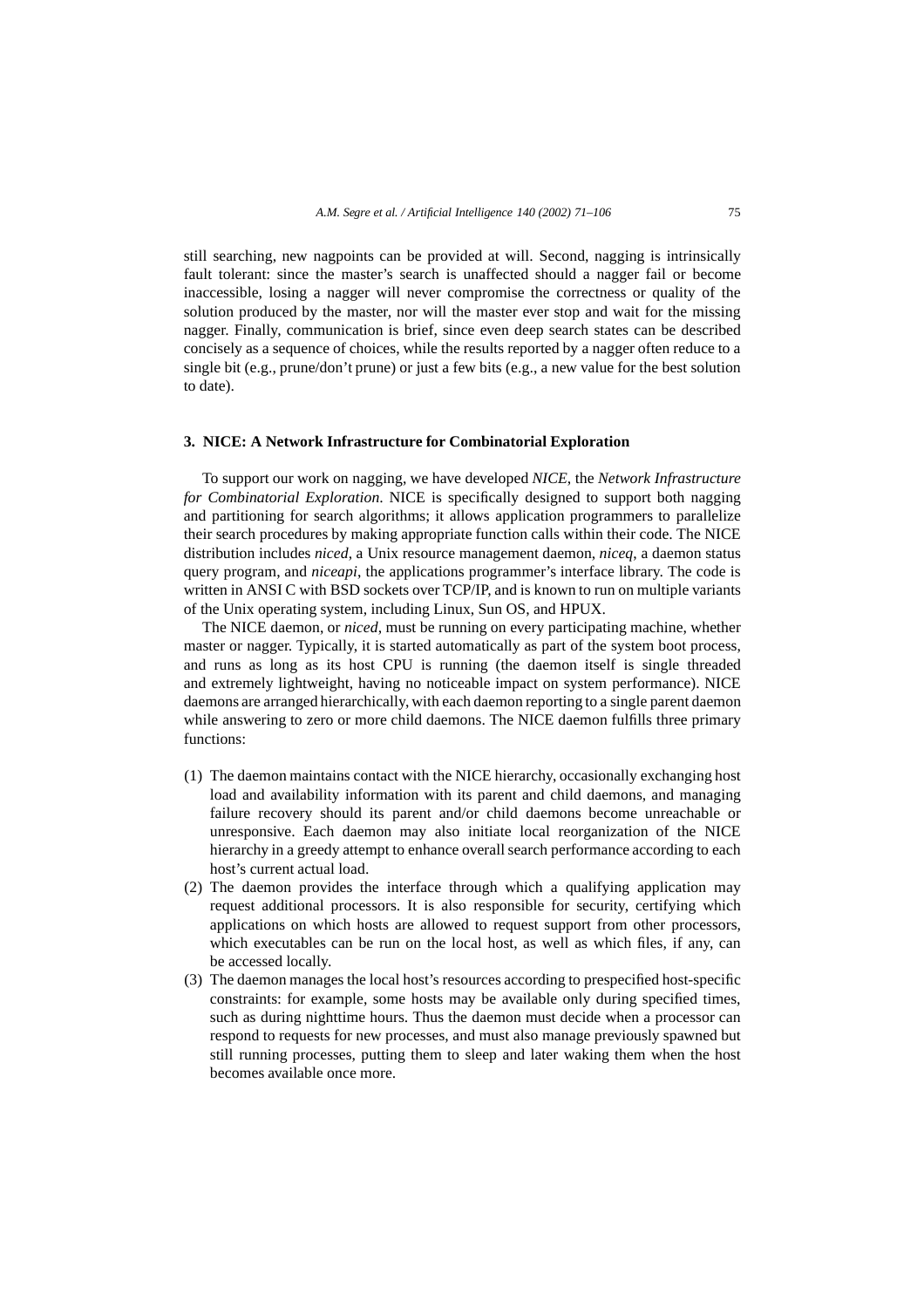A NICE-enabled application communicates with the NICE infrastructure via a set of callable functions contained in the NICE applications programmer's interface. This linkable library contains functions that, when invoked, request new copies of the application be spawned on other machines. It also contains functions to support communication between applications and between the application and the NICE daemon. Note that the library does not actually contain code for the search algorithms, but rather only the handful of functions that are needed to parallelize—via either nagging or partitioning—appropriately designed serial search algorithms.

Both the NICE daemon and NICE API represent fairly mature software efforts: versions of the NICE daemon have been running continuously on our systems for several years, with no noticeable impact on performance. The code is very robust, with NICE daemons running reliably and unobtrusively for periods of many months between system restarts. But more to the point, while the NICE infrastructure represents a necessary enabling technology that directly supports research in distributed search algorithms without the additional features provided in more general toolkits such as PVM [2] or MPI [15], the more interesting parallelization issues are algorithmic ones. What is perhaps most remarkable about NICE is that such a simple and lightweight infrastructure naturally supports parallelization of a broad array of search algorithms.

# **4. Applications of nagging**

While, as we have seen in Section 2, the main idea that underlies nagging is quite simple, there are a number of important details (e.g., the design of appropriate problem transformation functions) that have a direct effect on how well nagging works. These issues are best discussed in the context of specific search algorithms: here, we show how three well-known search algorithms drawn from the artificial intelligence literature—the Davis– Putnam algorithm, the  $A^*$  search algorithm, and the  $\alpha\beta$  minimax search algorithm—can be parallelized using nagging.

## *4.1. The Davis–Putnam algorithm*

First proposed by Davis and Putnam, and later refined by Loveland, the Davis–Putnam algorithm is the fastest known solution technique for Boolean satisfiability problems that is both sound and complete.<sup>2</sup> We say it is complete because if there is a solution, the Davis–Putnam algorithm guarantees that solution will eventually be found. Other fast solution methods for satisfiability problems such as GSAT, WSAT or simulated annealing are local search procedures that are sound, but not complete [36]. Note that completeness

<sup>2</sup> Recall a *Boolean variable* is a variable that can only be *true* or *false*. A *Boolean formula* consists of variables related via the usual logical connectors ¬, ∧, ∨, → and ↔; a formula is in *conjunctive normal form* (CNF) if it is a conjunction of *clauses*, where each clause is a disjunction of *literals*, and each literal is a Boolean variable or its negation. By definition, the SAT-CNF problem (determining whether or not a given CNF Boolean formula is satisfiable) is NP-complete; that is, it is possible to certify a solution is correct in polynomial time, but it is commonly believed that actually finding a solution requires exponential time [5].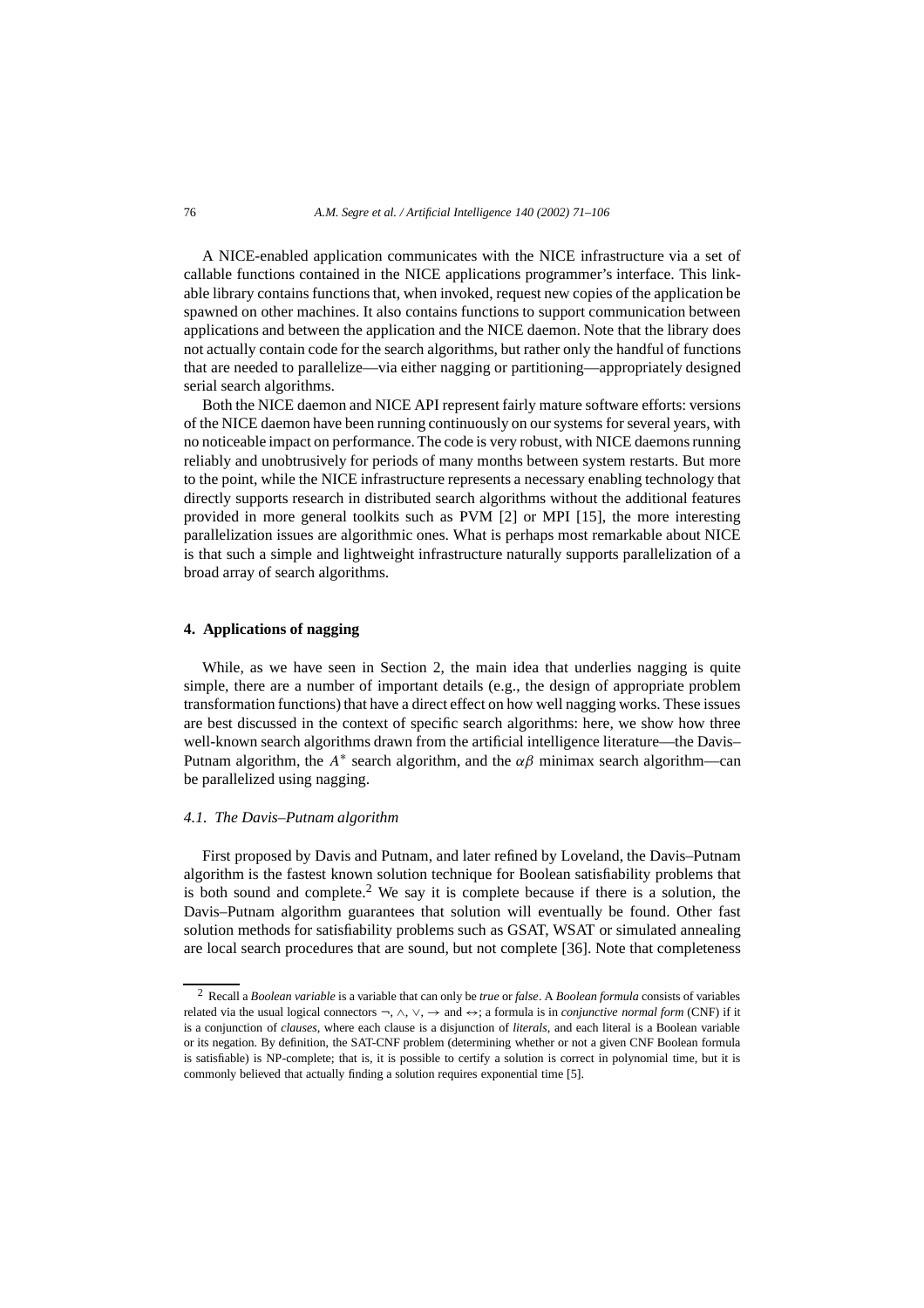does not necessarily imply an exhaustive search; rather, if the given problem is satisfiable, any solution is equally correct, so we can terminate the search as soon as any solution is found. The search space must only be searched exhaustively when we need to guarantee an unsatisfiable problem has no solution. This kind of search-until-first-solution behavior arises most often in automated deduction or theorem proving environments; precisely the contexts where nagging was first proposed.

The Davis–Putnam algorithm solves a particular type of Boolean satisfiability problem, usually called SAT-3-CNF or simply 3SAT, that deals only with Boolean formulas having at most three literals per clause (note that any Boolean formula that can be expressed in CNF can also be expressed in 3CNF by direct manipulation along with the addition of some number of new Boolean variables) [16]. The general idea is simple; if there are a total of *N* variables, then one can systematically examine all  $2^N$  possible combinations of truth assignments in order to determine if at least one of these truth assignments satisfies the formula.

Two observations serve to reduce the number of variable combinations the Davis– Putnam algorithm need look at in practice. First, if a partial solution having *m* variable bindings is inconsistent (that is, fails to satisfy one of the clauses), then all  $2^{(N-m)}$ completions of this partial solution must also be inconsistent and can be safely pruned: there can exist no solution in this portion of the search space. Second, if a partial solution contains the negations of any  $k-1$  literals from a given  $k$ -literal clause, then, if there is to be any hope of finding a satisficing solution, the lone remaining literal in the clause must be satisfied by binding its variable appropriately. Of course, once bound, the newly bound variable may force other variable bindings as well, thus effectively reducing the search space: this process is called *unit propagation*. Thus the Davis–Putnam algorithm operates by systematically examining combinations of truth assignments, with periods of unit propagation occurring whenever possible (see Fig. 2).

What is the expected solution time for this algorithm? In principal, larger formulae define a larger search space and therefore entail longer solution times. In practice, however, exactly how much time is required depends on more subtle characteristics of the specific problem instance (e.g., ratio of number of variables to number of clauses as well as the distribution of variables within the clauses themselves). Put simply, not all like-sized 3SAT problems are equally hard [26,43]. Some problem instances can be easy (imagine, for example, a Boolean formula in CNF where every clause shares a single literal), while others of exactly the same size may result in exponential-time performance. In practice, the order with which variable settings are tried has a critical effect on the time to solution. Numerous *splitting rules*, or heuristics for "good" orderings, exist, but no universal rule will work for all problem instances: existence of a universal splitting rule providing polynomial time performance on all 3SAT problem instances would imply  $P = NP$ .

Parallelizing the algorithm of Fig. 2 using partitioning is relatively straightforward: we explore recursive calls to *search()* on separate processors as long as additional processors are available. Of course, we can't really know *a priori* how large each individual subspace is, as some branches may quickly lead to an inconsistent partial solution. This means that it is hard to ensure that the work is fairly distributed over the available processing elements. Furthermore, without some notion of subspace size, it is difficult to determine whether a processor assigned to a subspace has actually failed, gone offline, or is simply taking a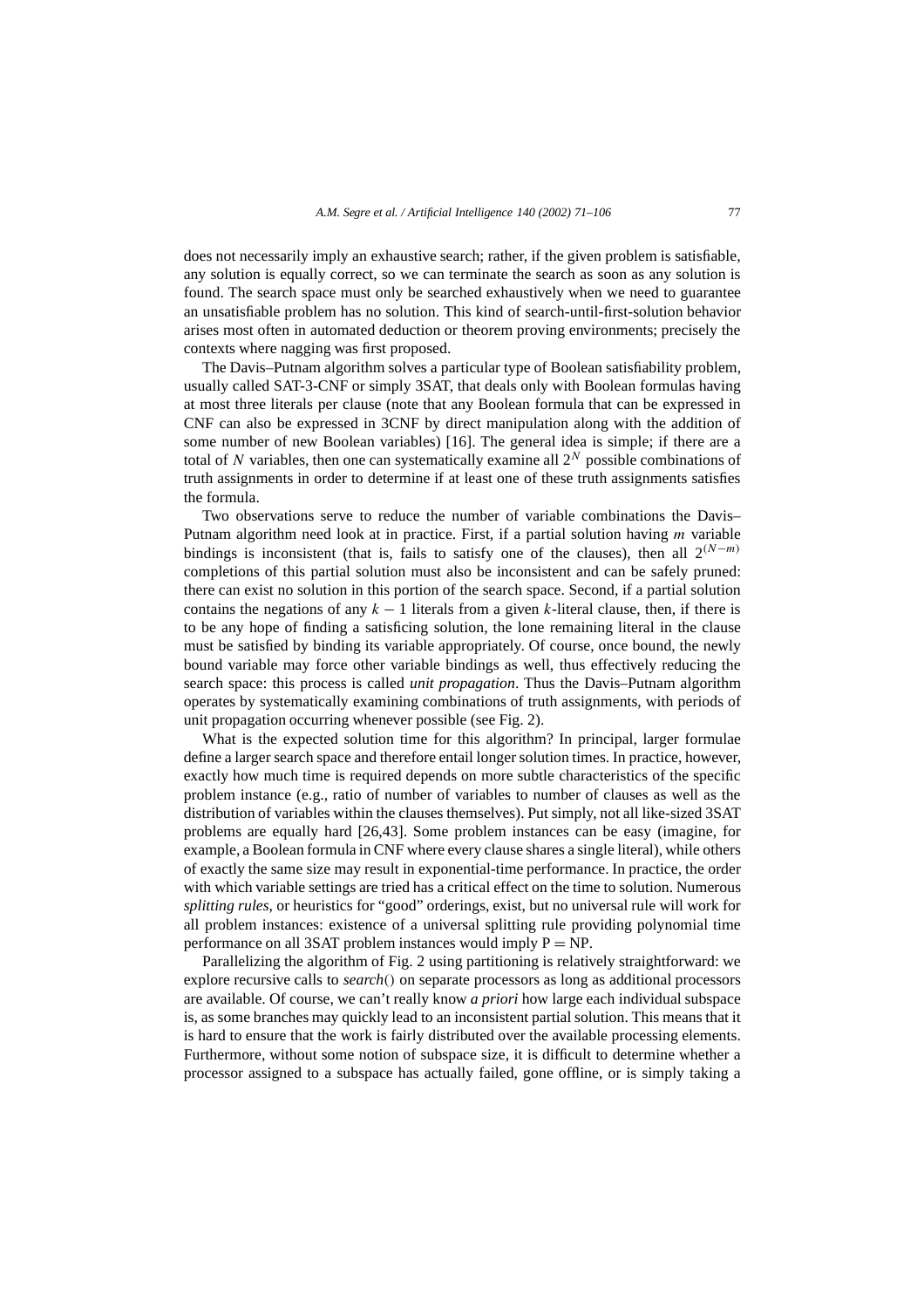```
3sat(F : formula) : boolean;
  return(search(F, extractVars(F));
search(F: formula, S: variables) : boolean;
   V: variable \leftarrow head(S);
  C: clause;
  if (F = \emptyset) then return(true);
  elseif (∃C ∈ F | size(C) = 0) then return(false);
  elseif (∀C ∈ F | V ∉ C ∧ ¬V ∉ C) then return(search(F, S\{V}));
  elseif (search(propagate(substitute(F, V)), S \setminus \{V\})) then return(true);
  elseif (search(propagate(substitute(F, \neg V)), S \setminus \{V\})) then return(true);
  else return(false);
substitute(F: formula, V : variable) : formula
   G: formula \leftarrow \emptyset;C : clause;
  for C in F
     if(V \notin C)
        G \leftarrow G \cup (C \setminus \{\neg V\});
  return(G);propagate (F : formula) : formula
  C : clause;
   while(\exists C \in F | size(C) = 1)
      F \leftarrow \textbf{substitute}(F, \textbf{head}(C));return(F);
```
Fig. 2. Davis–Putnam algorithm for 3SAT. The problem instance is a Boolean formula *F* in 3CNF represented as a list of clauses, where each clause is a list of at most three variables, and each variable is either a literal or a negated literal. The *search()* function operates recursively, removing satisfied clauses from *F* until either there are no more clauses left in  $F$  or one of the clauses in  $F$  is shown to be unsatisfiable. The splitting rule is encoded explicitly in the ordering and pattern of negations in the list *S*, which initially contains all of the literals in *F*, some of which may be negated. Variables whose values are set "early" by unit propagation are "skipped" in the third clause of the large conditional statement. The *substitute()* function constructs and returns *G*, a new copy of *F* with satisfied clauses filtered out and references to the negated sense of variable *V* removed from the remaining clauses. The functions *head()* and *size()* functions return the first element and the cardinality of their argument, respectively, and the function *extractVars()* returns a list of the variables contained in the given formula.

long time to search what turned out to be an unexpectedly large space. Addressing load balancing and fault tolerance issues can only add to the overhead costs associated with partitioning [32].

Compare this partitioning strategy with nagging (see Fig. 3). At initialization, each nagger is provided with the original Boolean formula that specifies the 3SAT problem we wish to solve. A nagging episode begins when the nagger requests a nagpoint from its master, who briefly interrupts its own search to select a random nagpoint. Each nagpoint corresponds to one of the partially-instantiated Boolean formulae considered by the master in the course of its recursive calls to *search()*. Upon receiving the nagpoint, the master resumes its own search, while the nagger first applies a problem transformation function to the nagpoint (e.g., by reordering the list of as-yet-unbound variables, or by randomly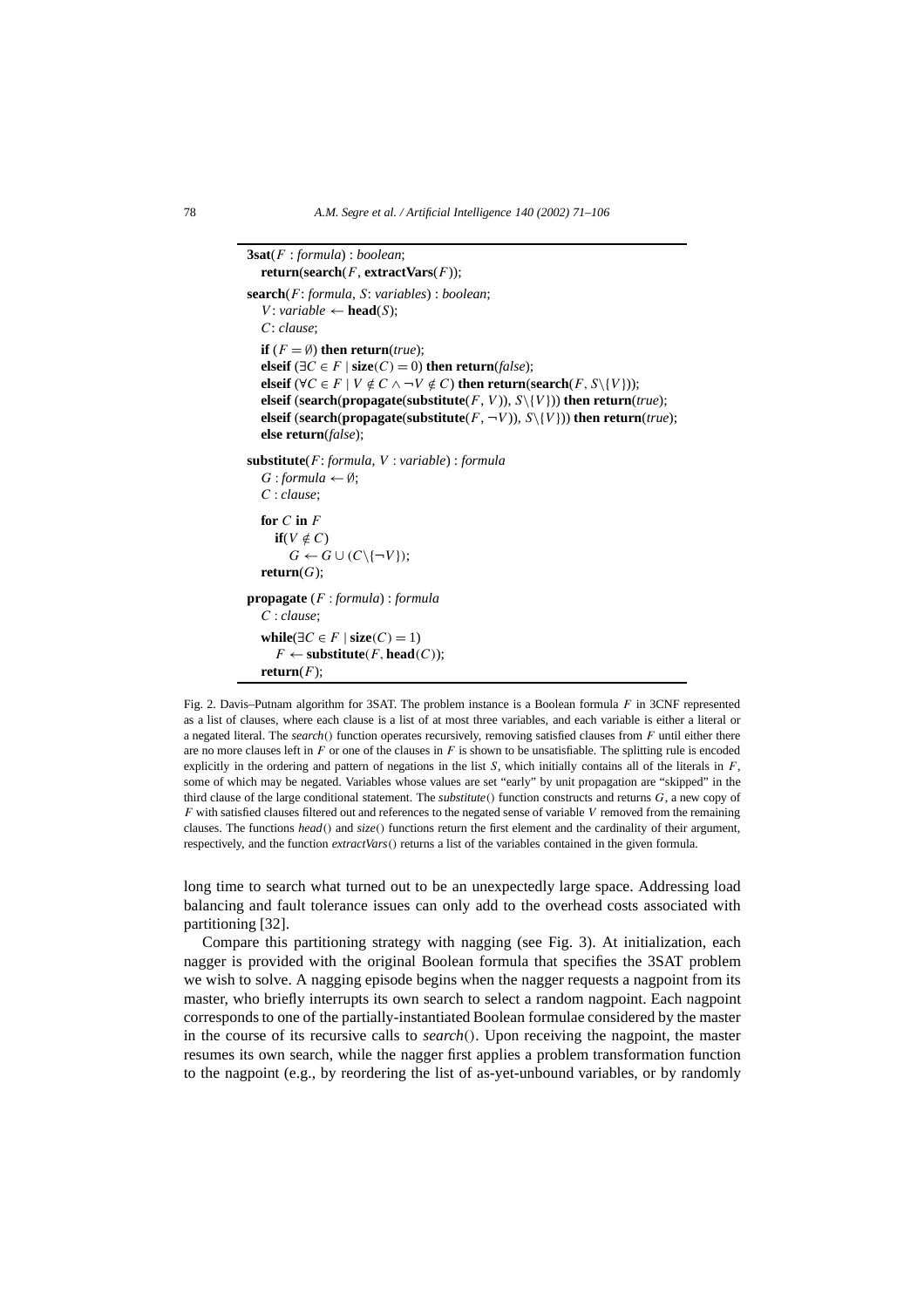```
status ≡ true | false | abort
```

```
nag3sat(F : formula) : boolean;
  N : formula;
  result : status;
  niceInit();
  if(\textbf{niceRoot}()) then return(\textbf{searchExplicit}(F, \textbf{extractVars}(F)));
  else
     while(true)
       N \leftarrow niceIdle();
       result ← searchExplicit(N ,transform(extractVars(N)));
       if (result = true) then niceSolve(N, result);
       elseif (result = false) then nicePrune(N);
```
Fig. 3. Sketch of nagging implementation for the algorithm of Fig. 2. The call to *niceInit()* connects to the NICE infrastructure and ensures copies of this process are spawned on all participating processors; it also ensures spawned processes are provided with copies of the original problem. The root process (the function *niceRoot()* returns true only on the root processor) performs the normal Davis–Putnam search, while non-root processes engage in a series of nagging episodes, each initiated when *niceIdle()* requests a new nagpoint, denoted *N*. The function *searchExplicit()* is logically equivalent to the *search()* function of Fig. 2, but with explicit stack manipulation and interrupt handling capabilities for processing messages to/from parent/child processes (convenient primitives to support this functionality are provided in the NICE API). For the nagging processors, the *transform()* function randomly reconfigures the splitting rule as described in the text. Depending on the outcome of the nagger's search, the nagger may pass a solution to its parent (function  $niceSolve()$ ) or force its parent to backtrack (function *nicePrune()*). Note that a nagger's search may also be interrupted by its parent if the parent exhausts the space rooted at the nagger's nagpoint before the nagger does; in this case, *searchExplicit()* would immediately return *abort*, and the nagger would simply request a new nagpoint.

inverting their logical sense, thereby switching the order in which  $V$  and  $\neg V$  are explored), and then begins its own search. Should the nagger find an assignment that makes the formula true, it interrupts the master and provides the solution, which the master can then in turn provide as the solution to the problem. Should the nagger instead exhaust its space without finding a solution, it can interrupt the master and force the master to backtrack past the nagpoint. Should the master backtrack over the assigned nagpoint before the nagger completes its own search, the master should abort the nagger, who is then free to seek a new nagpoint from the master.

Of course, simply racing the nagger against the master may not produce useful speedups; what is really needed is a good problem transformation function that will increase the nagger's chances of beating the master within the subspace defined by the nagpoint, hence reducing the master's own search space. The insight is that a serial search procedure must necessarily commit to searching a single incarnation of the current problem's search space, while alternate versions of the same search space may entail differing effort to search. Since expected time to solution for a given problem instance is critically dependent on the splitting rule used, changing the splitting rule may lead the nagger to complete its search more quickly than the master.

To gauge if such a strategy might succeed, we can, as a first approximation, empirically examine how a random permutation applied to both variable selection and descendent ordering (i.e., a random splitting rule) affects the overall solution time. We randomly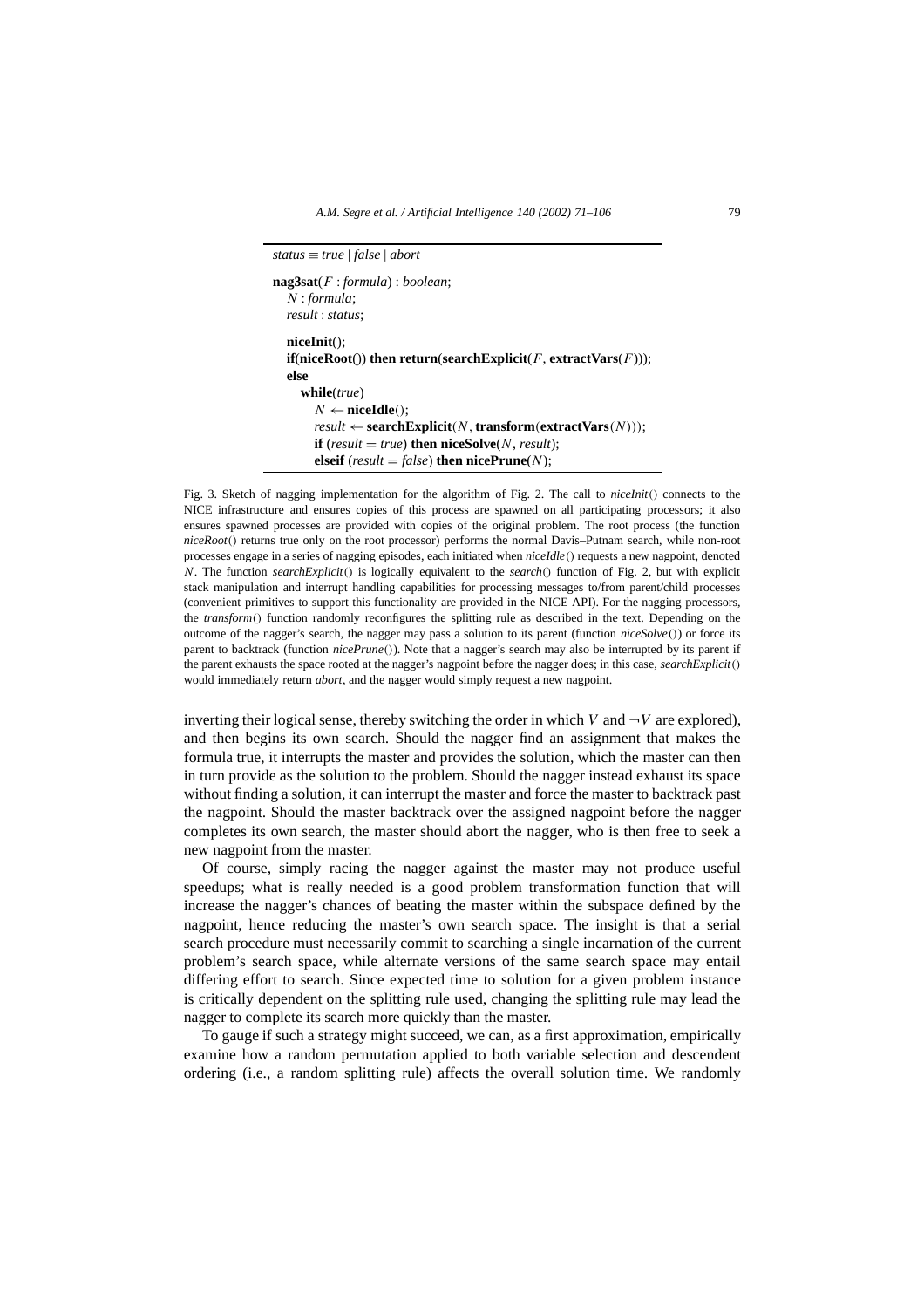

Fig. 4. Davis–Putnam algorithm applied to 100 randomly-generated "difficult" 3SAT problems of various sizes. Each problem is solved twice, once using the default search ordering  $(t_{std})$  and the second time with the permutation transformation applied before solving (*trnd*). Results are shown on a log–log scale for clarity. Had all the datapoints been tightly clustered along the diagonal  $t_{rnd} = t_{std}$  line, the probability of a nagging processor beating the master would be low; since this is not the case here, permutation appears to be a good candidate problem transformation function for this particular domain.

generate 100 "difficult" 3SAT problems of varying sizes [37]. For this demonstration, time to solution is measured and recorded twice for each 3SAT: once using the default search ordering  $(t_{std})$  and the second time with the random permutation transformation applied before solving (*trnd*). The results are shown in Fig. 4; each datapoint in the graph represents the CPU time required to solve the permuted problem (ordinate) plotted against the CPU time for default problem (abscissa). Datapoints appearing below the diagonal  $t_{rnd} = t_{std}$  line represent problems that were solved more quickly with the permutation function applied, while those falling above the diagonal were solved more quickly using the default ordering.

We observe that the random splitting rule beats the default splitting rule about half the time, sometimes by a significant margin (note the plot uses a log–log scale for clarity, although unfortunately this somewhat obscures the magnitudes of the differences). The datapoints do not lie tightly clustered about the diagonal line: the farther off the line they are, the greater advantage one might expect to see in a nagging system using this problem transformation function.<sup>3</sup> This demonstration illustrates how speedups are possible even if only a single nagging episode is allowed per problem and even if the selected nagpoint is always the root node of the search. Indeed, since each nagging episode gives you another

<sup>&</sup>lt;sup>3</sup> Of course, this is just an example; more effective problem transformation functions might make use of alternative splitting heuristics, or might even elect to throw away a subset of clauses in order to decrease the size of the search space. In the latter case, solutions in the reduced space no longer correspond to solutions of the original Boolean formula; however, failure to find a solution for this smaller space still implies no possible solution exists for the original space, so the master can still be forced to backtrack.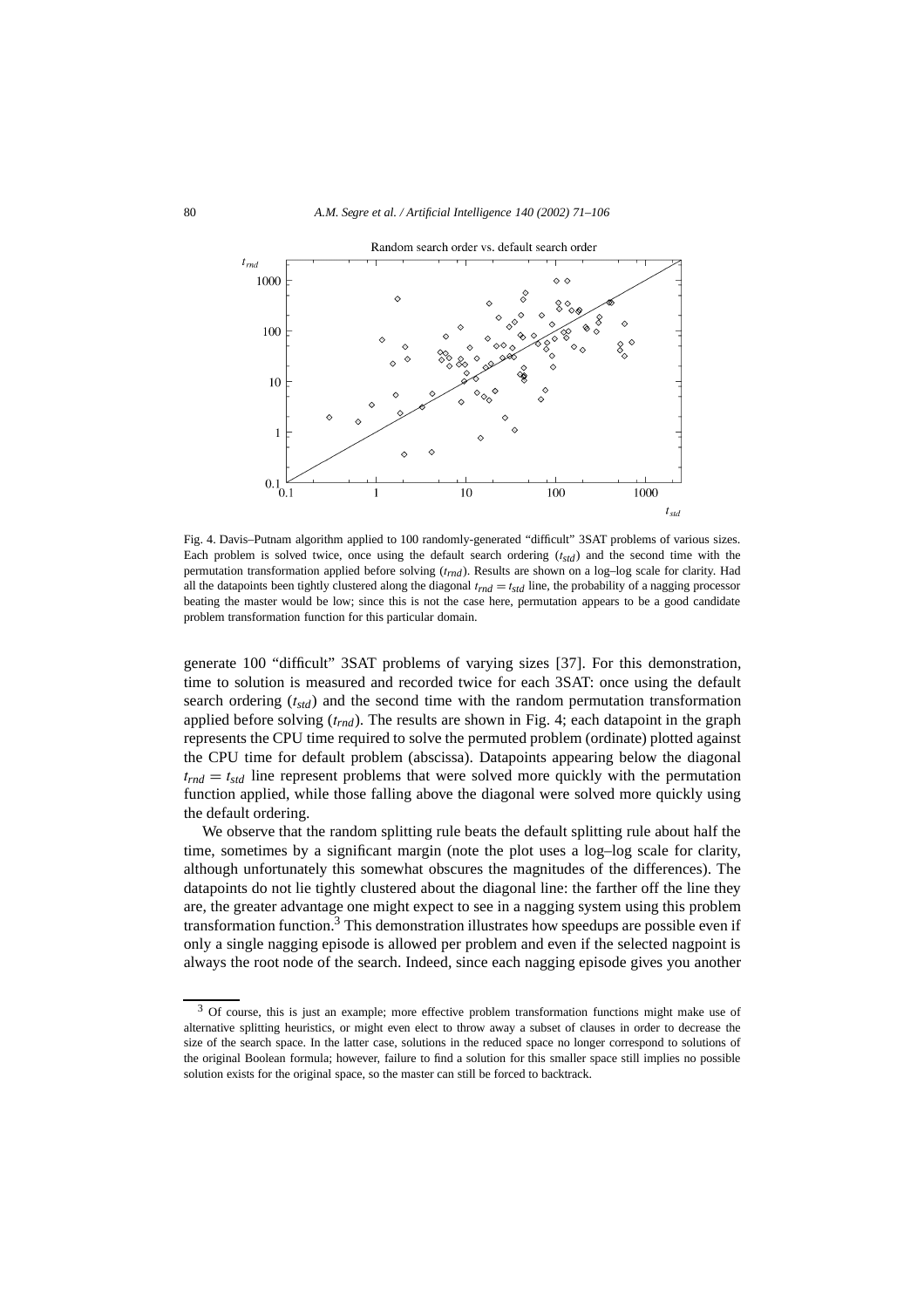chance of beating the default splitting rule, multiple nagging episodes over a broad array of properly selected nagpoints should have a better chance of improving a system's overall search performance, an effect we'll observe in the experiments of Section 6.

# *4.2. A*<sup>∗</sup> *search*

Consider the well-known *traveling salesperson problem*, or TSP. The problem is as simple to state as it is hard to solve:

Given a collection of N points, find the shortest tour that visits each point and returns to the original starting point.

TSP problems lie hidden in a surprisingly large number problems from operations research and engineering; since TSP is known to be NP-hard, much research has focused on appropriate algorithms and the use of heuristics to find good yet less-than-optimal solutions quickly [33]. Yet devising an algorithm that is guaranteed to provide the (globally) optimal solution is simple, if one is willing to accept poor worst-case performance. Here, we examine one such optimal algorithm for Euclidean TSP (i.e., where the points lie in Euclidean space) based on *A*<sup>∗</sup> search, a heuristically-guided branch-and-bound search strategy.<sup>4</sup>

The obvious solution technique is to enumerate all possible tours and then return the shortest one. Starting with an arbitrary 3-point tour and using symmetry to reduce the space, it is easy to see that there are  $(N - 1)!/2$  different possible tours. We can do a little better by showing that the *H* points defining the convex hull of the point set must appear in fixed order in any optimal tour; by starting with the convex hull (as opposed to a random 3-point tour), we can reduce the size of the search space, slightly, to  $(N-1)!/(H-1)!$ . In either case, an exhaustive search algorithm operating on this search space will require, by Sterling's formula,  $O(N^N)$  time.

The basic insight required to turn this simple enumeration algorithm into a branch-andbound algorithm is that information garnered during the search can be used to reduce the combinations that must be examined. If the cost of the current partial solution is greater than that of the shortest solution found so far, we can exclude all completions of the partial solution from the search—since, in Euclidean space, adding more points to the tour can only make it longer—without sacrificing optimality. We can do even better by incorporating a heuristic estimate of the cost to complete a partial tour, pruning subtrees rooted at partial tours where the partial tour cost plus an estimate of the additional cost required to complete the tour exceeds the cost of the current best solution. If the heuristic estimate used always underestimates the true additional cost of the partial solution, we say the heuristic is *admissible*, and it can be shown that the resulting *A*<sup>∗</sup> search algorithm will

<sup>&</sup>lt;sup>4</sup> Note that we are not recommending this as a solution technique for TSP problems encountered in practice; rather, we are using TSP as an intuitively accessible example with which to describe the parallelization of *A*<sup>∗</sup> search. Most real applications would be better served by using one of the many efficient heuristic algorithms for TSP that yield good, but not optimal solutions, although advanced cut techniques have been combined with partitioning strategies to find optimal solutions to problems as large as 15,000 points [1].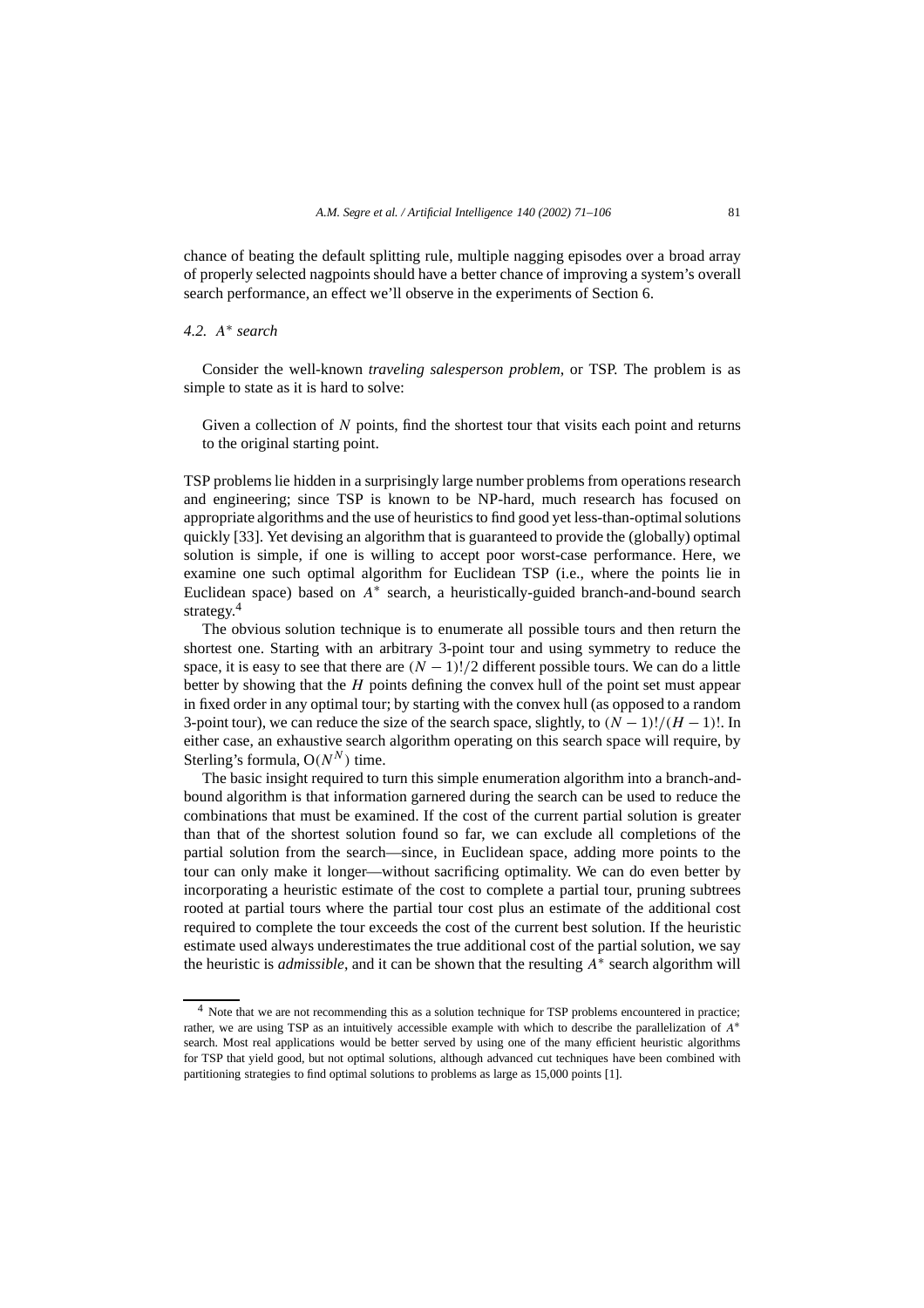```
tsp(S : points) : tour
   H: \text{tour} \leftarrow \text{convexHull}(S);return(search(H, (S\colon H)), Ø));
\textbf{search}(T : \textit{tour}, S : \textit{points}, B : \textit{tour}) : \textit{tour}P : point;
   if(S = ∅ ∧ (B = ∅ ∨ cost(T) < cost(B))) then return(T);
   elseif(S = \emptyset) then return(B);
   elseif(\text{cost}(T)) + \text{estimate}(S) \geq \text{cost}(B)) then return(B);
   else
       P \leftarrow \textbf{head}(S);
      for i from 0 to |T| by 1
         B \leftarrow search(insert(P, i, T), (S\{P}), B);
      return(B)
```
Fig. 5. *A*<sup>∗</sup> algorithm for Euclidean TSP. The *tsp()* function takes a set of points *S* as input and returns the lowest-cost tour. The heart of the code is the recursive function *search()*, which takes a partial tour *T* , a set *S* of points yet to be visited, and *B*, the lowest-cost tour found so far, and recursively explores the space rooted at that partial tour. Note that if no solution better than  $B$  can be found below  $T$ , then there is no need to search any further. The *cost*() function returns the cost of its tour argument, or 0 if the argument is the null tour  $\emptyset$ , while *estimate()* returns a lower bound on the additional cost of adding the points in its argument to any existing partial tour. As before, the function *head()* returns the first element of its argument, while *points()* returns the point set of its tour argument and *insert()* inserts a new point *P* into the *i*th position of partial tour *T* . Parallelization of this algorithm with nagging follows in a manner similar to the sketch given in Fig. 3.

still return the optimal solution while exploring no more nodes (and generally far fewer nodes) than branch-and-bound search (see Fig. 5) [28].

As for the Davis–Putnam algorithm, applying partitioning to the serial algorithm of Fig. 5 is relatively simple: the idea is to explore different recursive calls to *search()* on separate processors [4,23,31]. Of course, load balancing and fault tolerance issues are present here, just as with the Davis–Putnam algorithm. But there are also additional complications due to fact that *A*<sup>∗</sup> search is not just a *satisficing search* (i.e., search to first solution) but rather an *optimizing search* (i.e., search to best solution). The difference is that every node in the search space must be either searched or safely pruned so that the search procedure can certify that no better solution exists (compare with the Davis– Putnam algorithm, where only unsatisfiable formulae entail an exhaustive search, while finding any solution to a satisfiable formula terminates the search immediately). The net effect is to make the subspaces more interdependent: to see why this is so, consider what happens when a new (and presumably favorable) best solution is found in the first subspace explored by a serial search process. Clearly, the new solution's lower cost may lead to significantly less search in subsequent subspaces. When these subspaces are searched in parallel, however, this new best solution may not be discovered until most of the work in the other subspaces has already been performed. And even if the new best solution is found soon enough to have an impact on the concurrent subspace searches, its cost must be communicated to all the other processors, entailing some additional communication overhead.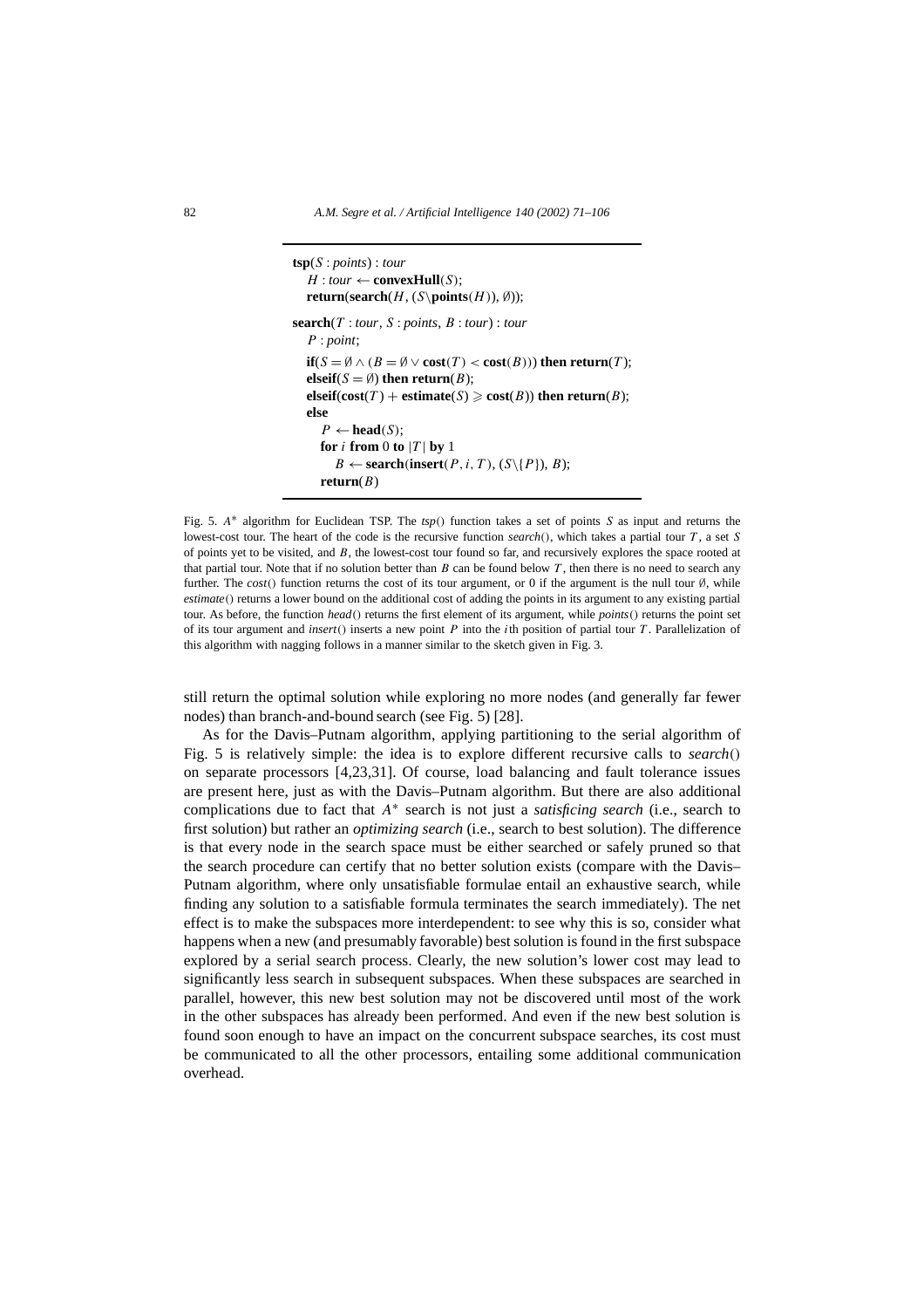We now consider parallelizing the serial algorithm of Fig. 5 using nagging; the general idea is identical to that of Fig. 3 for the Davis–Putnam algorithm. Idle naggers request a nagpoint (corresponding to a partial tour passed in one of the recursive calls of the *search()* function still on the master processor's calling stack) and search this space in parallel. Unlike the partitioning case, there are no load balancing or fault tolerance problems here: nagpoints are generated whenever they are solicited, and lost or unresponsive naggers can't affect the master's own search. Of course, as with the Davis–Putnam algorithm, the key to effective nagging—that is, nagging that actually provides some speedup—is an effective problem transformation function. One reasonable approach might be to randomly perturb the order in which points are inserted into the growing partial tour (e.g., by reordering the list of as-yet-unvisited points), or perturb the order in which descendent nodes are generated (e.g., by changing the insertion order within the loop of the *searchExplicit()* function). Alternatively, we might rely on problem-specific knowledge and choose a mixture of the many TSP-specific heuristic ordering strategies from the operations research literature. Or one might even adopt an *abstraction transformation*, where a nagger simply throws away a certain number of points in the point set. This transformation can still provide speedup if the optimal tour in the abstracted search space is longer than the master's current best solution (in Euclidean space, the cost of the optimal tour for the reduced problem is a lower bound to the cost of the optimal tour on the original points). We'll look at how nagging compares with partitioning for the Euclidean TSP algorithm just described in Section 6.

## *4.3. SPAM: αβ minimax search*

Historically, much research within the artificial intelligence community has focused on the problem of playing zero-sum two-player games, such as chess or checkers. Most of this research involves derivatives or variants of *αβ* minimax search, which is itself a straightforward refinement of the original notion of minimax search. Within this field, various forms of parallelism have also received a lot of attention [3,8,9,17]. Here, we show how the  $\alpha\beta$  minimax search algorithm can be parallelized using nagging, producing an algorithm we call *SPAM*, for *Scalable Parallel Alpha-Beta Minimax*.

The idea underlying any minimax procedure is to generate the tree of legal moves to a fixed depth (given by the *ply* argument) and evaluate the quality of the resulting board positions using a *static board evaluation function*, or *SBE*. <sup>5</sup> The SBE looks at a board and returns a value on  $[-\infty, \infty]$ , with  $-\infty$  representing a loss and  $\infty$  representing a win for the specified player. By selecting the maximum/minimum values at alternating levels, these leaf SBE values can be propagated up to the root of the tree, by definition a maximizing level, where they can be used to select the branch leading to the best attainable outcome for the current player. Deeper searches generally lead to more informed choices; unfortunately,

<sup>5</sup> There exist numerous alternative formulations of the minimax search procedure. This particular formulation was selected for its simplicity. Of course, any formulation of the minimax algorithm assumes that what is good for one's opponent is symmetrically bad for the player him or herself, and that the opponent is a rational one, making decisions based on an identical SBE. Also, note that our formulation only returns the best SBE value found in the tree of given ply rooted at the given board. In practice, the procedure should also return the corresponding move.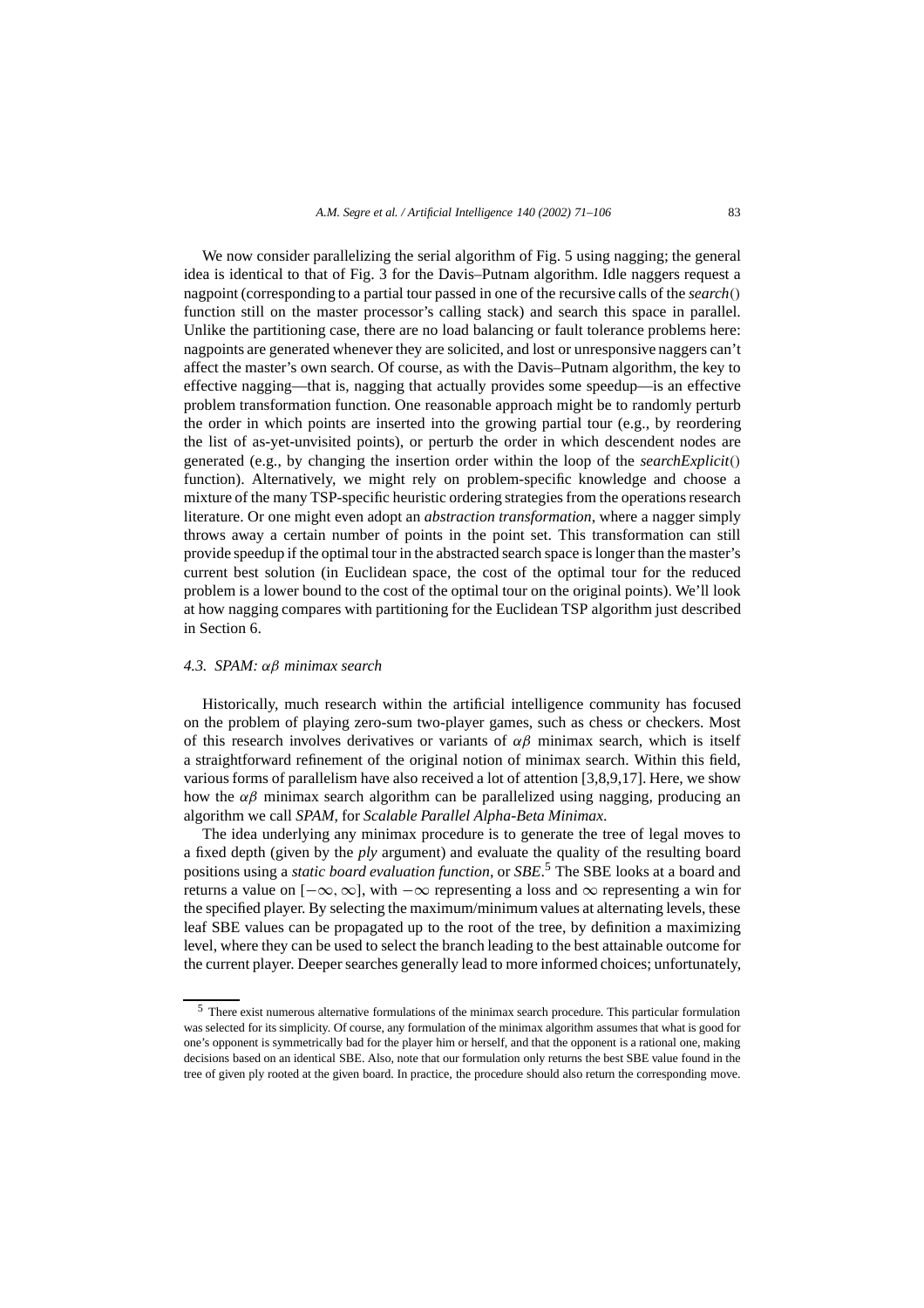```
alphabeta(B : board, P : player, D : integer) : score
  return(search(B, P, D, -\infty, +\infty)
search(B : board, P : player, D : integer, α : score, β : score) : score
   M : move;
  if(won(B, \text{ opponent}(P))) then return(\alpha);
  elseif(D = 0) then return(SBE(B, P));
  else
      for M in legalMoves(B, P)\alpha = \max(\alpha, -\text{search}(\text{applyMove}(B, M), \text{opponent}(P), D - 1, -\beta, -\alpha);if(\alpha > \beta) return(\alpha);
      return(\alpha);
```
Fig. 6. "Negamax" formulation of *αβ* minimax search algorithm. Return the best possible score player *P* can hope to attain in the search space of *D* depth rooted at board *B*. Pruning occurs when *α* exceeds  $β$  within the loop over the possible legal moves at this board position, causing the function to return immediately. We assume the *won()*, *legalMoves()*, *SBE()*, and *applyMove()* functions have the appropriate game-specific definitions; *opponent()* returns the other player, and *max()* has the usual semantics.

the size of the game tree that must be examined increases exponentially with the depth of exploration. Thus for meaningfully large games (e.g., chess) this exponential growth makes all but the most shallow searches impractical.

The intuition underlying *αβ pruning* is to exploit information generated during the exploration of one portion of the search space to justify skipping or pruning other parts of the space. Judicious pruning can extend the computational horizon under which the search operates, allowing deeper searches in the same amount of computation time. Of course, one can't really beat the exponential nature of the search: there will always be some practical maximum on the depth of search. The idea is to extend that maximum as much as possible by reducing the number of branches that must be examined.

Extending the minimax algorithm to perform  $\alpha\beta$  pruning is relatively straightforward; the basic idea is to pass two additional parameters called  $\alpha$  and  $\beta$ , which serve as bounds on the interesting values at any given node (see Fig. 6). Paths whose leaf values are guaranteed not to fall in the interval  $[\alpha, \beta]$  (initially  $[-\infty, +\infty]$ ) would never be chosen by the minimax procedure and therefore can be safely ignored. As the game tree is searched, *α* values will only increase and *β* values will only decrease, further constraining the search. It should also be clear that, by construction,  $\alpha\beta$  minimax search produces identical choices to minimax search in all cases. Furthermore, as with *A*<sup>∗</sup> search, the search reduction produced by *αβ* pruning depends on the order in which paths are searched; for some pathological game trees,  $\alpha\beta$  minimax and standard minimax will search identical game trees.<sup>6</sup> From an analytic perspective, the number of calls to the SBE will vary between roughly  $2b^{d/2}$ (the best case) and  $b^d$  (the worst case) for a game tree of depth *d* with uniform branching

<sup>6</sup> Indeed, many real-world implementations of *αβ* minimax search try to improve performance by generating internal choice points in an ordered fashion, usually guided by a cheap, fast, secondary SBE function applied to the board positions represented by these internal nodes. Of course, board positions which look "bad" locally may actually turn out to be "good" several ply deeper, so internal choice point reordering is nothing more than a greedy optimization technique that may lead to—but does not guarantee—more efficient search.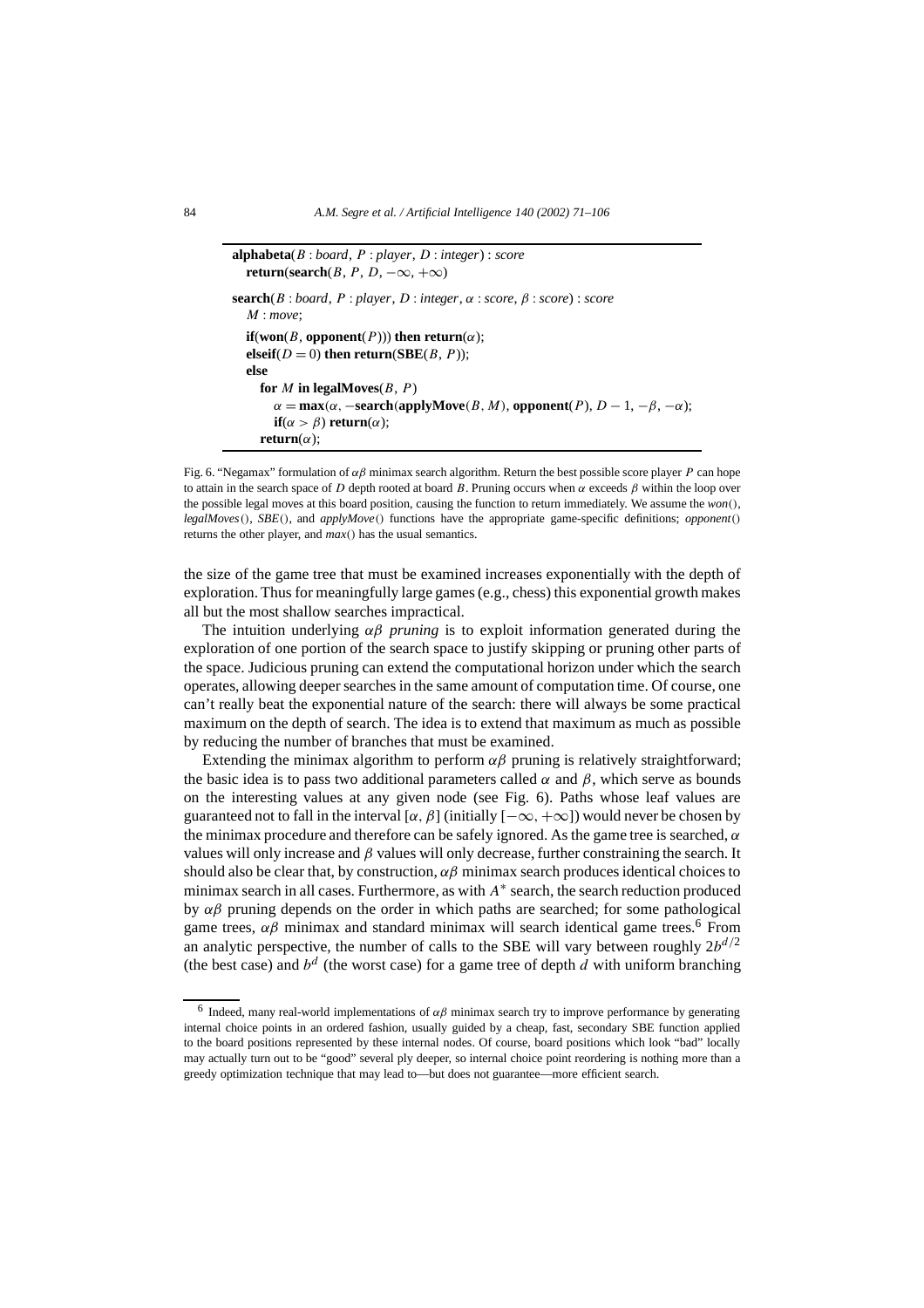factor  *[18]. Thus while the exponential factor is still present, it may be significantly* reduced, allowing deeper, more informed, searches in the same amount of time.

While implementing  $\alpha\beta$  minimax search requires only minor extensions to the basic minimax procedure, these modifications make attempts to parallelize the search significantly more complicated. This is because minimax search is easily decomposed at any node, and game trees rooted at each child node can be considered independently by separate processing elements. Once child SBE values are computed in parallel, it is a simple matter to compare these estimates and select the best alternative. In contrast, for *αβ* minimax search, partitioning and parallel exploration of the game tree may well require more time than the corresponding serial search. This is because the savings realized by  $αβ$  pruning over standard minimax search result from exploiting the information obtained searching one part of the game tree while exploring another (like for *A*<sup>∗</sup> search, but unlike for the Davis–Putnam algorithm). Even if one could instantly share new *α* and *β* values with all of the processing elements at zero communication cost, the new values may come too late to matter. In short, the parallel algorithm might well search a greater number of nodes than would the serial algorithm.

The SPAM algorithm exploits all of the search constraints embodied by the *α* and *β* values while keeping communication between processing elements infrequent and brief. The nagging algorithm (see Fig. 7) is essentially identical to that described for *A*<sup>∗</sup> search

```
nagpoint = {B : board, P : player, D : integer, α : score, β : score}
nagalphabeta(B : board, P : player, D : integer) : score
   N : nagpoint;
   result, α
, β : score;
   niceInit();
   if (\textbf{niceRoot}()) then return (\textbf{searchExplicit}(B, P, D, -\infty, +\infty)else
      while(true)
         N \leftarrow niceIdle();
         \{\alpha', \beta'\} \leftarrow \textbf{narrow}(N.\alpha, N.\beta)result \leftarrow searchExplicit(N.B, N.P, N.D, \alpha', \beta')if (result > \alpha' \wedge \text{result} < \beta') then niceSolve(N, result);
         elseif (result = \alpha') then niceRestrict(N, N.\alpha, result);
         elseif (result = \beta') then niceRestrict(N, result, N.\beta);
```
Fig. 7. Sketch of nagging implementation for the algorithm of Fig. 6. As for Fig. 3, the function *searchExplicit()* is identical to the *search()* function of Fig. 6, but with explicit stack manipulation and interrupt handling capabilities. The root process performs the normal *αβ* minimax search, while non-root processes engage in a series of nagging episodes, each initiated when *niceIdle()* requests a new nagpoint. Nagpoints are again denoted *N*, but here consist of a board position, the next player to move, a search depth limit, and  $\alpha$  and  $\beta$  values. For the nagging processors, the *narrow()* function randomly reduces the search range as described in the text, and serves as a part of the problem transformation function in combination with permutations, provided by modifying the nagger's copy of the *legalMoves()* function (Fig. 6) to randomly perturb the sequence of legal moves generated. Depending on the outcome of the nagger's search, the nagger may pass a solution to its parent (function *niceSolve()*) or force its parent to refine its own *α* or *β* parameters (function *niceRestrict()*). Note that a nagger's search may also be interrupted by its parent if the parent exhausts the space rooted at the nagger's nagpoint before the nagger does; in this case, *searchExplicit()* would immediately return *abort*, and the nagger would request a new nagpoint.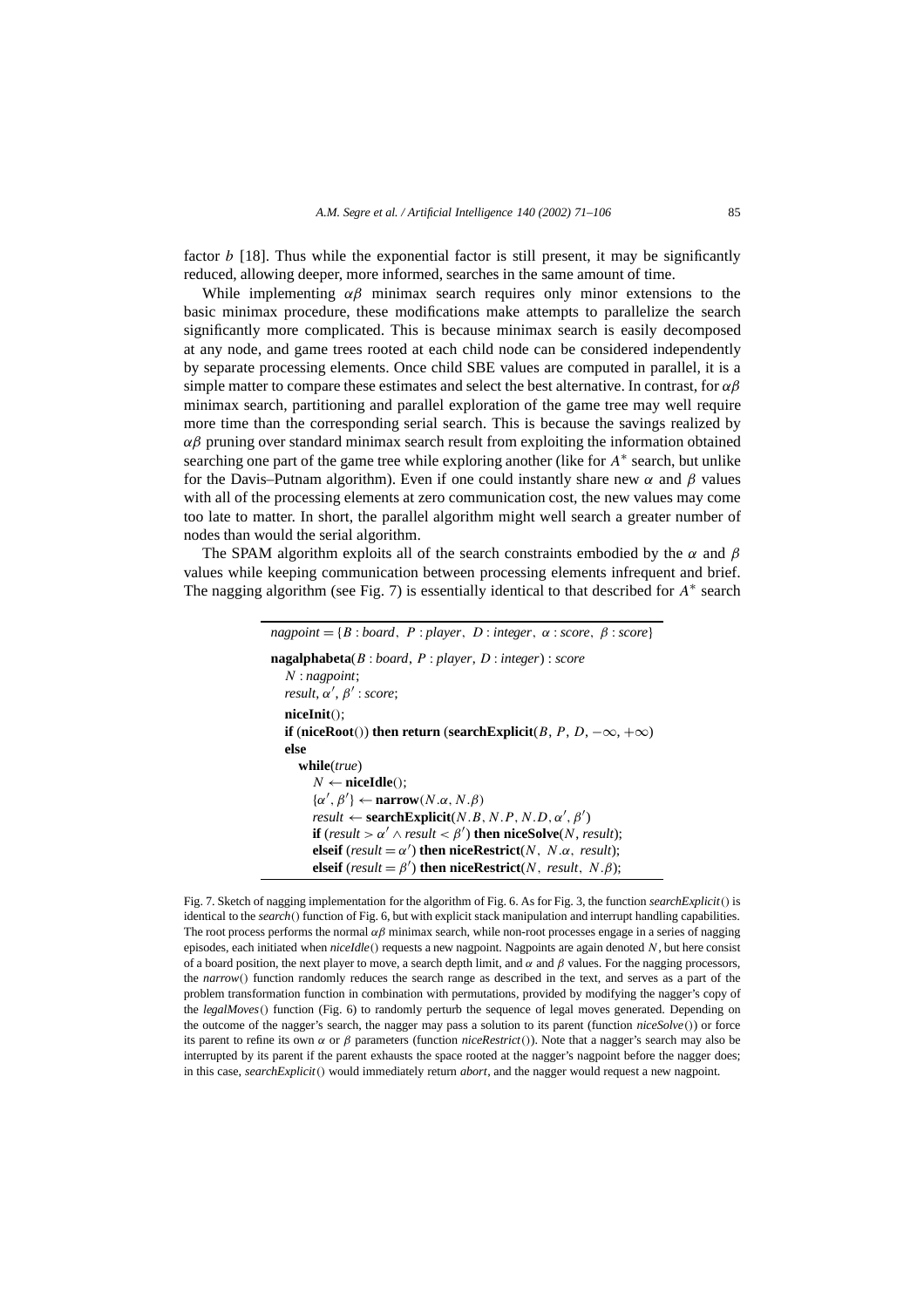and the Davis–Putnam algorithm, except that here we will exploit a problem transformation function based on both permutation and *window narrowing*. The idea is that a nagger can artificially restrict its master's  $\alpha\beta$  window; using a narrow interval [ $\alpha'$ ,  $\beta'$ ] (where  $\alpha < \alpha'$ and  $\beta' < \beta$ ) ensures that the nagger's search procedure will prune aggressively, exploring only a relatively small number of nodes in the search space, thereby increasing the odds that it will beat the master (of course, we can also permute the node exploration order as well).<sup>7</sup> In exchange for the reduction in search, the value computed by the nagger's transformed search may not always be directly substituted for the true value that would be computed by the master for the same subspace. More precisely, if the nagger returns a value that is greater than  $\alpha'$  and less than  $\beta'$ , then this corresponds to the true value that would be computed by the master, and we can force the master to backtrack and continue its search from that point on. But if the nagger returns a value less than  $\alpha'$  (alternatively: greater than  $\beta'$ ), then it means that the true value lies between  $\alpha$  and  $\alpha'$  (alternatively:  $\beta'$  and  $\beta$ ). This information can be used to reduce the master's search space by setting the master's  $\beta$  to  $\alpha'$  (alternatively:  $\alpha$  to  $\beta'$ ), which may well lead to immediate improvement of the search efficiency for the master's current search. In Section 6 we'll empirically examine the behavior of SPAM with this problem transformation function.

## **5. Analysis**

We now introduce simple analytical models of both nagging and partitioning that help to explain how and when nagging can be expected to provide a performance advantage over more traditional partitioning methods. Our analysis relies on techniques developed for reliability data analysis; specifically, understanding how a problem transformation function used defines a probability distribution of solution times for a specific problem [21,24,25].

Let us assume that a random variable *x* drawn from a distribution *X* represents the solution time of a specified problem under a given problem transformation function. Of course, the exact nature of *X* depends on the search algorithm and problem transformation function applied; we'll examine different choices for *X* later. The behavior of *x* can be described by its density function  $f(x)$  and its corresponding cumulative density function  $F(t)$ , which measures the probability that the solution time *x* is less than some specified time value *t*:

$$
F(t) = Pr(x \leq t) = \int_{x=0}^{t} f(x) dx.
$$
 (5.1)

Note that the physical interpretation of *x* imposes certain constraints on allowable values for  $f(x)$  and  $F(t)$ : more precisely,  $f(x) \ge 0$ ,  $f(x) = 0$  for  $x \le 0$ ,  $F(0) = 0$ , and  $F(\infty) = 1$  follow from the fact that real problems are never solved in less than zero time and the probabilistic semantics of  $F(t)$ .

We can use this statistical model to study the behavior of the coarsest possible form of nagging, where each of the *n* nagging processors operates on an identical copy of the entire

<sup>&</sup>lt;sup>7</sup> In the limit, where  $\alpha' + \varepsilon = \beta'$  this reduces to zero-window search [29].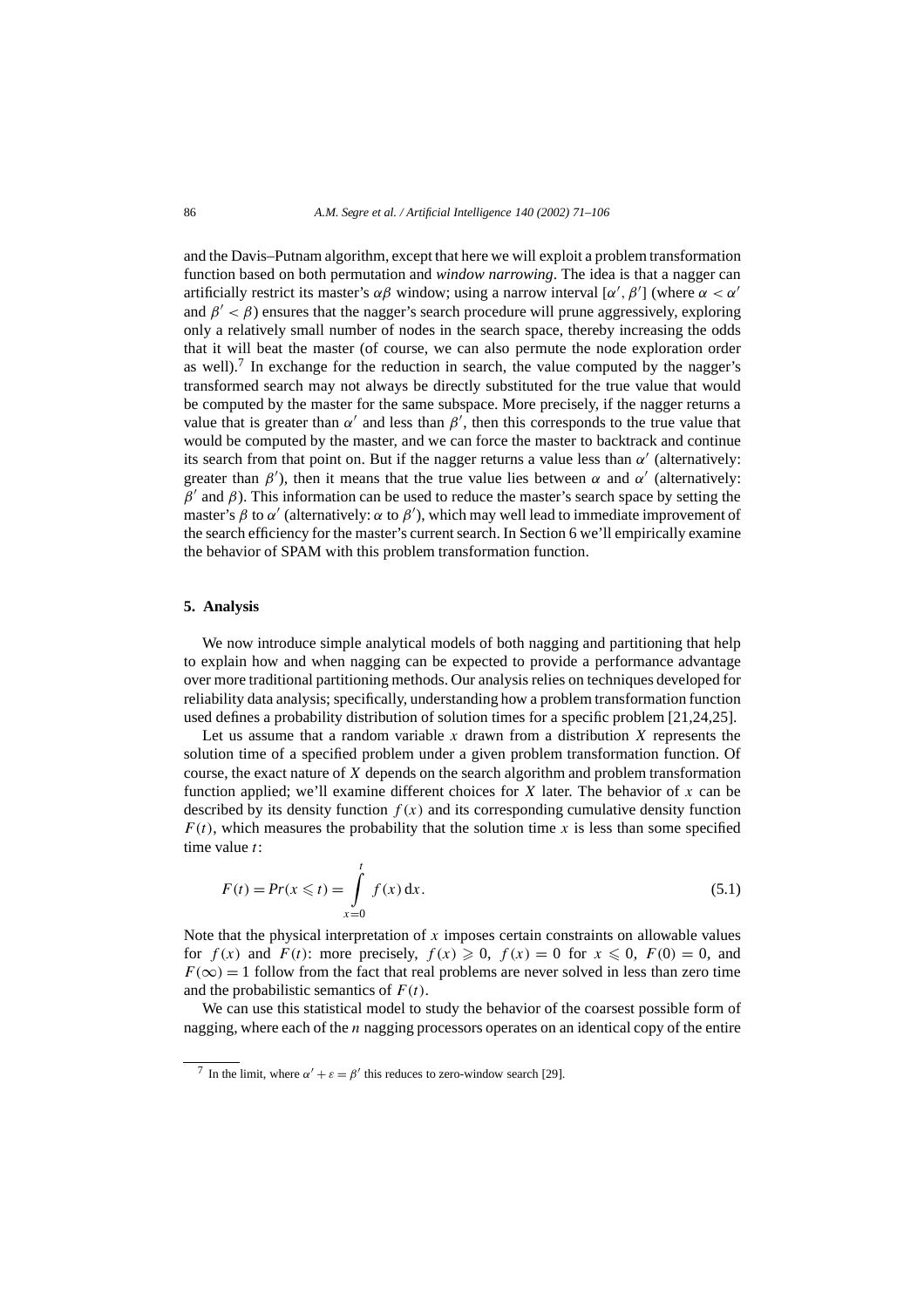problem instance. In essence, the *n* naggers are racing to find a solution, each operating on a different, solution-equivalent, transformation of the original space.<sup>8</sup> Once any processor completes its search, the solution it finds (or fails to find) applies without modification to the original problem instance. In practice, multiple naggers usually search different, randomly selected, nodes along the master's current search path in service of a master search process; furthermore, some of the more effective transformation functions in use may not be solution equivalent (see, e.g., the abstraction transformation of Sections 4.1 and 4.2, and the window narrowing transformation of Section 4.3).

Let the random variable  $v_n$  represent the time elapsed before one of the  $n$  independent processors finds the problem solution. Clearly, for the coarse nagging model,  $v_n$  =  $min(x_1, x_2, \ldots, x_n)$  where each  $x_i$  is an independent random variable drawn from the original distribution *X*. Let  $G_n(t)$  be the corresponding cumulative density function of  $v_n$ . Since  $v_n = \min(x_1, x_2, \ldots, x_n)$ , and each  $x_i$  is independent,  $G_n(t)$  represents the probability that at least one of the  $x_i$  values is less than  $t$ , which is 1 minus the probability that all the  $x_i$  values exceed *t*. Thus using Eq. (5.1):

$$
G_n(t) = Pr(v_n \leq t) = 1 - \prod_{i=1}^n (1 - F(t)) = 1 - (1 - F(t))^n.
$$
 (5.2)

Taking the derivative of  $G_n(t)$  with respect to *t* evaluated at  $v_n$  yields the density function *gn(vn)*:

$$
g_n(v_n) = nf(v_n)\big(1 - F(v_n)\big)^{n-1}.\tag{5.3}
$$

A similar argument can be made to construct a coarse model of partitioning. Technically, the argument is somewhat more problematic, since once a problem is partitioned and distributed to different processors, each processor is indeed solving a different problem, whose solution time distributions might vary significantly from the original one. However, as is the case with nagging, we can make reasonable assumptions to support some crude but still informative—comparisons between the two models.

First, we assume that the original problem, whose solution time is still described by a random variable *x* drawn from a distribution *X*, is partitioned in *n* subproblems each having identically-sized search spaces; essentially, we're claiming a perfect *a priori* solution to the load balancing problem. Second, we assume that fault tolerance is not an issue, and that all processors actually will terminate their search and return their partial solutions. Third, we assume that run times scale linearly, that is, that the run time of a subproblem of size  $1/n$  is governed by  $x/n$ , where the random variable x refers to the solution time of the original problem. Finally, we assume that the cost of merging the subproblem solutions together to form a solution to the original problem is negligible. The last assumption is the most problematic, since for NP-hard problems the cost is likely to be high if the merger is even feasible. However, since it is our intent to compare this model

<sup>8</sup> A *solution-equivalent transformation* is one that transforms the original space without losing any existing solutions or adding spurious solutions; the permutation transformation is a good example of a solution-equivalent transformation, while the abstraction transformation of Section 4.2 and the window narrowing transformation of Section 4.3 are not.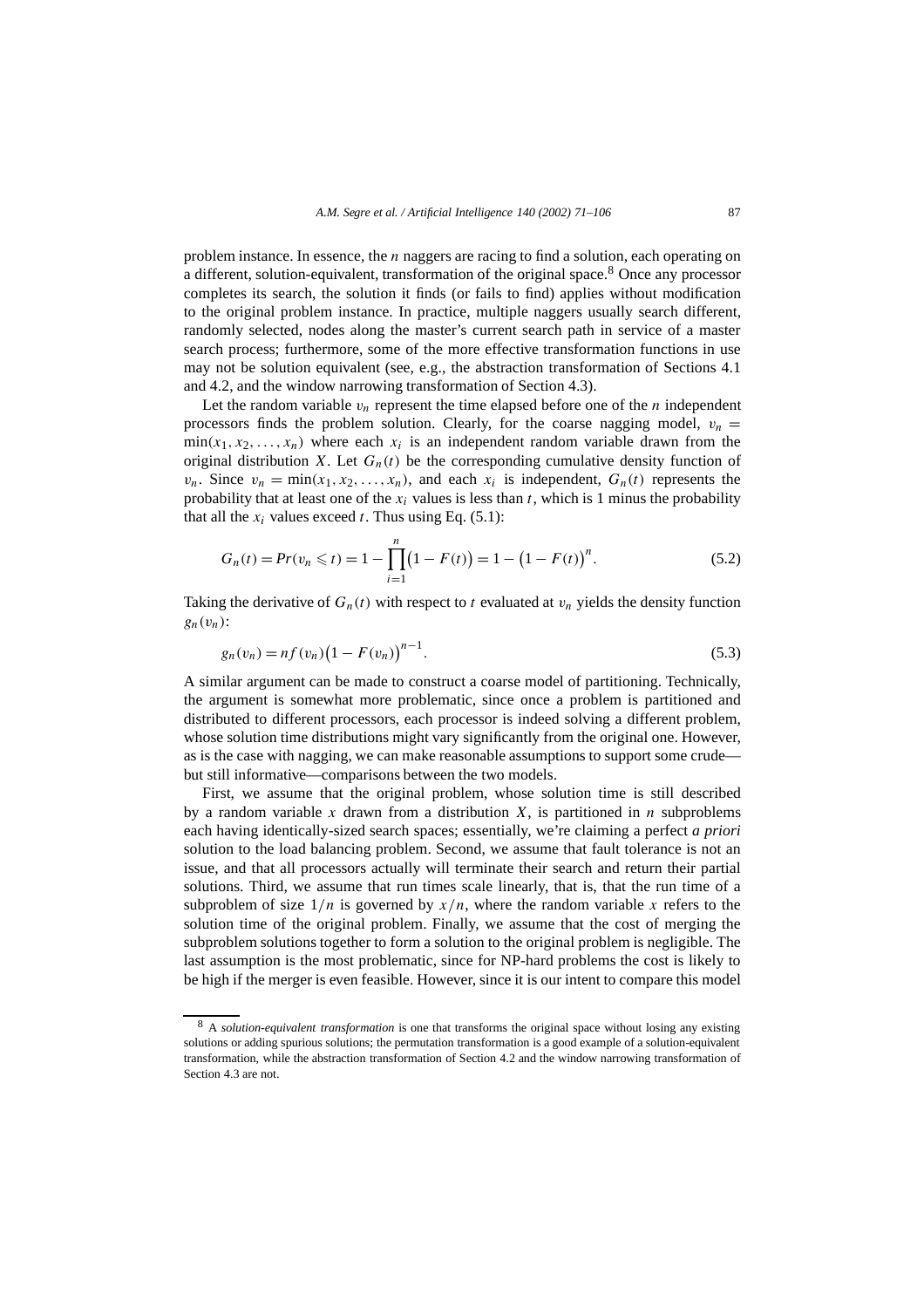of partitioning with nagging, we can afford to make generous assumptions on behalf of partitioning without compromising the essence of our comparisons.

With these assumptions in place, the time required to solve the partitioned problem under this coarse partitioning model is described by a random variable  $w_n$  defined as  $w_n = \max(x_1/n, x_2/n, \ldots, x_n/n)$ , since it is necessary to solve each of the subproblems before merging their solutions together.<sup>9</sup> Proceeding in the same fashion as for nagging, we obtain the density function  $h_n(w_n)$  from the cumulative density function  $H_n(t)$  as follows. Since  $H_n(t)$  represents the probability that  $w_n < t$ , i.e., all the  $x/n$  are less than *t*, we have

$$
H_n(t) = Pr(w_n \leq t) = \prod_{i=1}^n Pr\left(\frac{x_i}{n} < t\right) = F(nt)^n \tag{5.4}
$$

from which we obtain

$$
h_n(w_n) = n^2 f(nw_n) (F(nw_n))^{n-1}.
$$
\n(5.5)

Note that  $g_1(v_1) = h_1(w_1) = f(x)$  and thus  $G_1(t) = H_1(t) = F(t)$ , just as one should expect given that the single processor system is the trivial case of both the coarse nagging and coarse partitioning models.

Once the appropriate distribution  $X$  has been fixed, it is relatively easy to make performance comparisons between serial execution, coarse nagging and coarse partitioning by comparing their expected solution times.

# *5.1. The uniform distribution*

The first sample distribution we look at is the simplistic case where *X* is the uniform distribution with values x ranging between two constants  $t_{lo}$  and  $t_{hi}$ .<sup>10</sup> For this uniform distribution, the density function is

$$
f(x) = \frac{1}{(t_{hi} - t_{lo})}
$$
\n(5.6)

for  $t_{lo} \le x \le t_{hi}$  and  $f(x) = 0$  elsewhere. It easy to see that

$$
F(t) = \int_{x = t_{lo}}^{t} \frac{1}{(t_{hi} - t_{lo})} dx = \frac{t - t_{lo}}{t_{hi} - t_{lo}}
$$
(5.7)

<sup>9</sup> Unfortunately, the model becomes more complicated for satisficing—as opposed to optimizing—search. Consider the Davis–Putnam algorithm: if the Boolean formula is true, the algorithm will terminate when the first subproblem that finds a solution terminates, or  $w_n = \min(x_1/n, x_2/n, \ldots, x_n/n)$ . On the other hand, if the Boolean formula is false, the search will have to exhaust the entire search space to guarantee no solution is overlooked, and thus the required time should be  $w_n = \max(x_1/n, x_2/n, \ldots, x_n/n)$  as given in the text. Thus a mixture model that blends these two cases together might provide a more appropriate model of satisficing search.

 $10$  From a practical perspective, the uniform distribution is not of great interest, since there is relatively little reason to believe solutions times of real problems would fit. Nonetheless, it does serve as useful point of comparison for the other distributions considered later in this paper.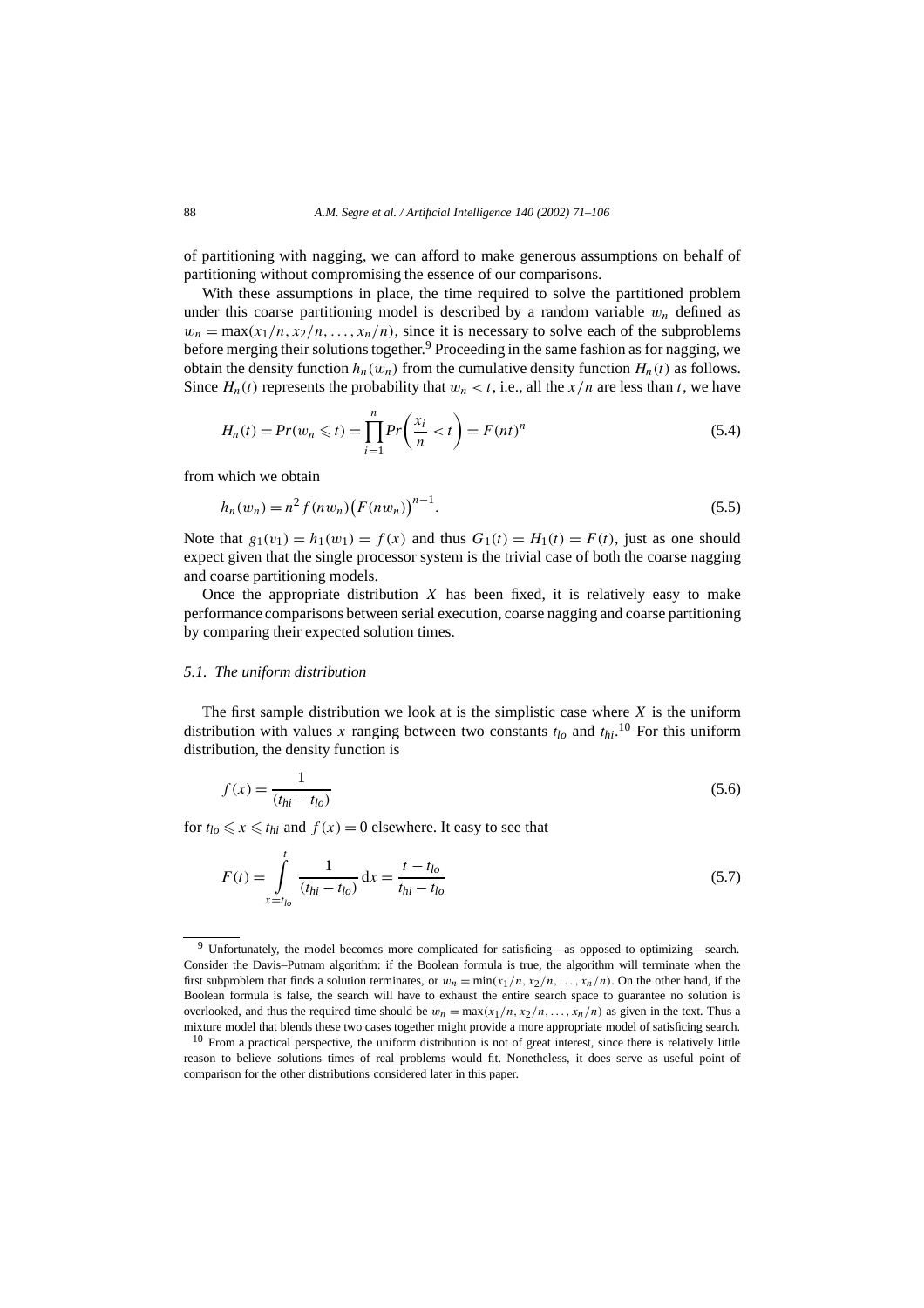for  $t_{lo} < t < t_{hi}$ ,  $F(t) = 0$  for  $t \leq t_{lo}$  and  $F(t) = 1$  for  $t \geq t_{hi}$ . Applying Eq. (5.3), we obtain the density function for an *n*-processor coarse nagging system:

$$
g_n(v_n) = \frac{n(t_{hi} - v_n)^{n-1}}{(t_{hi} - t_{lo})^n}.
$$
\n(5.8)

In a similar fashion, but using Eq. (5.5) for the *n*-processor coarse partitioning model, we obtain

$$
h_n(w_n) = n^2 \frac{(nw_n - t_{lo})^{n-1}}{(t_{hi} - t_{lo})^n}.
$$
\n(5.9)

#### *5.2. The exponential distribution*

Using the same approach we can consider other, more realistic, probability distributions. Here we look at an exponential distribution with a fixed minimum time *tlo* and decay parameter *λ*. The exponential distribution has long been used to model equipment failure in reliability studies; it follows from a uniform random failure pattern, modeled as a Poisson process [24]. This distribution's density function is given by

$$
f(x) = \lambda \frac{e^{-\lambda x}}{e^{-\lambda t_{lo}}} = \lambda e^{\lambda (t_{lo} - x)}
$$
\n(5.10)

with cumulative density function

$$
F(t) = -e^{\lambda(t_0 - t)}.\tag{5.11}
$$

Appropriate substitution in Eq. (5.3) yields

$$
g_n(v_n) = n\lambda e^{\lambda n(t_{lo} - v_n)}
$$
\n(5.12)

for the coarse nagging case, while Eq. (5.5) produces

$$
h_n(w_n) = n^2 \lambda e^{\lambda (t_{lo} - n w_n)} \left( 1 - e^{\lambda (t_{lo} - n w_n)} \right)^{n-1}
$$
\n(5.13)

for the coarse partitioning case.

#### *5.3. The lognormal distribution*

Recently, some have characterized the observed behavior of backtracking search on satisfiability problems using distributions of the Pareto–Lévy form. Such distributions differ from the exponential distribution used in Section 5.3 because they are *heavy tailed*, that is, their complementary cumulative density function  $1 - F(t)$  decays slower than exponentially. Heavy tailed distributions have been used to justify a random restart strategy (a sort of single processor version of coarse nagging) for satisfiability problems [12]. Many different heavy-tailed distributions are used in reliability analysis, although the most commonly used are the Weibull and the lognormal distributions (others include the Gumbel or extreme value distribution, the Birnbaum–Saunders distribution, etc.). The key question remains how to choose which distribution best models the observed search behavior—not only for satisfiability problems, but for all the search problems studied here. Fortunately, exploratory data analysis techniques for testing distributional adequacy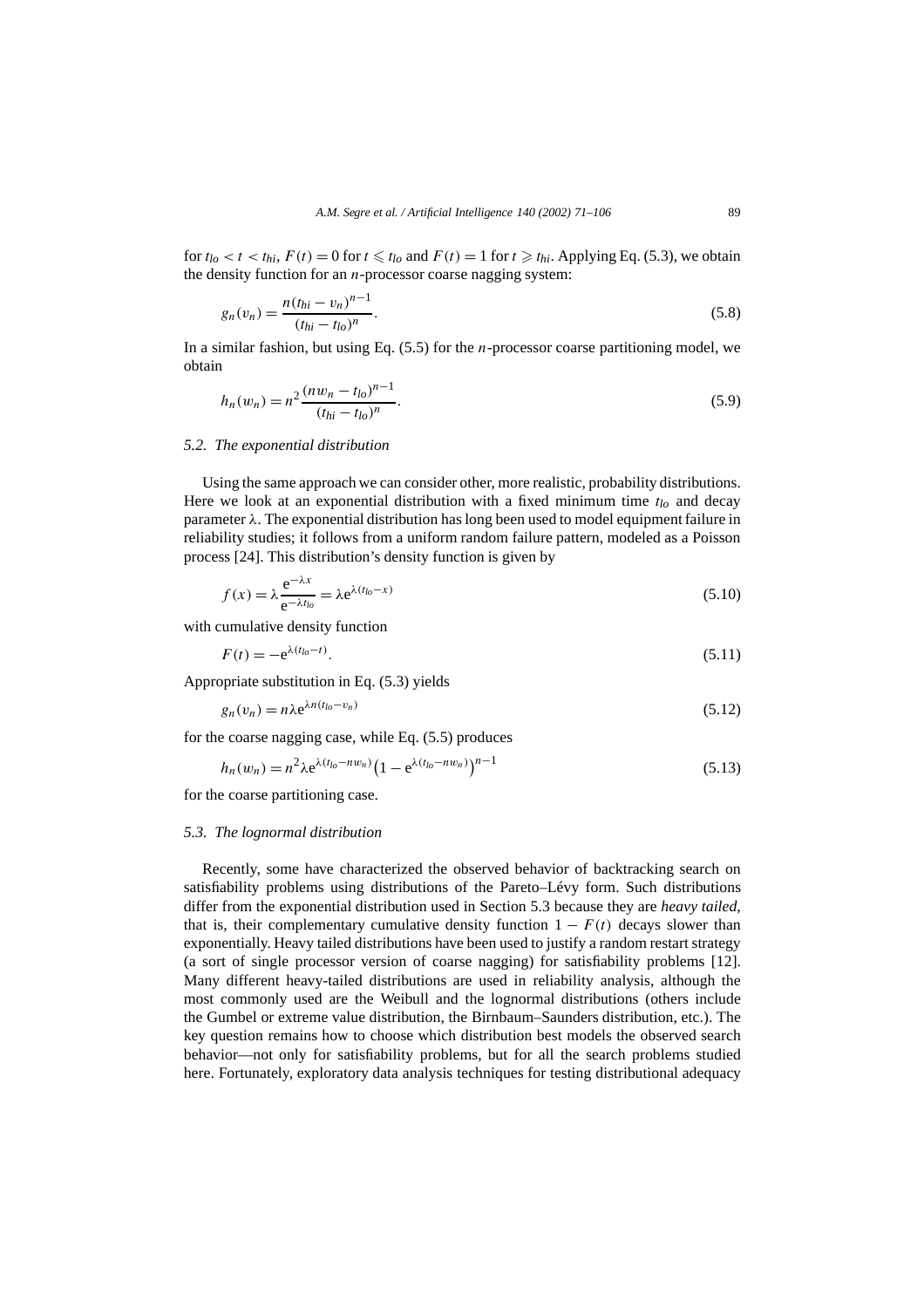such as the Kolmogorov–Smirnov or the (somewhat more sensitive) Anderson–Darling goodness-of-fit tests are well known [38], and support our use of the lognormal distribution for this analysis. $11$ 

Consider a lognormal distribution with fixed minimum time  $t_{l0}$ , scale parameter  $\mu$ , and shape parameter  $\sigma$ . The distribution's density function is

$$
f(x) = \frac{1}{\sigma(x - t_{lo})\sqrt{2\pi}} e^{\frac{-(\log(x - t_{lo}) - \mu)^2}{2\sigma^2}}.
$$
\n(5.14)

The cumulative density function can be expressed in terms of *Φ*, the cumulative density function of the standard normal distribution, or erf, the error function

$$
F(t) = \Phi\left(\frac{\log(t - t_{lo}) - \mu}{\sigma}\right) = \frac{1}{2} + \frac{1}{2}\operatorname{erf}\left(\frac{\log(t - t_{lo}) - \mu}{\sqrt{2}\sigma}\right).
$$
(5.15)

Appropriate substitutions can be made into Eqs. (5.3) and (5.4) to obtain  $g_n(v_n)$  and  $h_n(w_n)$ , although the resulting expressions are not terribly informative since expressions containing erf are notoriously difficult to simplify.

# *5.4. Comparing nagging and partitioning*

We are now ready to make direct comparisons between performance estimates for coarse nagging and for coarse partitioning for some range 1 *...n* of processing elements. One simple comparison is to look at the *performance ratios*, defined as the ratio of the serial expected solution time  $E(x)$  to the parallel expected solution time  $E(v_n)$  (for nagging) or  $E(w_n)$  (for partitioning), where the expected solution times  $E(x)$ ,  $E(v_n)$  and  $E(w_n)$  are simply the average elapsed times.

A more meaningful statistic is the *expected speedup*, defined as the expected value of  $x/v_n$  for nagging (alternatively:  $x/w_n$  for partitioning). We say this metric is more meaningful because it represents the expected speedup observed in an experiment where serial performance is compared directly with parallel performance on each individual problem. We define a new random variable  $\phi_n = x/v_n$  (alternatively:  $\psi_n = x/w_n$ ) and compute its expected value  $E(\phi_n)$  (alternatively:  $E(\psi_n)$ ). Since both  $\phi_n$  and  $\psi_n$  are ratios, we consider their geometric means, that is

$$
E^*(\phi_n) = e^{E(\log(\phi_n))}
$$
\n<sup>(5.16)</sup>

<sup>11</sup> We generated four sets of 100 datapoints each by solving a single problem for each of *A*∗/TSP, Davis– Putnam/3SAT/unsatisfiable, Davis–Putnam/3SAT/satisfiable, and SPAM/Othello 100 times using a strictly solution-equivalent problem-transformation function (i.e., permutation in this case). We then applied the Anderson–Darling test to see which of the set of tested distributions (normal, lognormal, exponential, Weibull, Gumbel, and logistic) were consistent with the observed data. In all but two cases, the Anderson–Darling test rejected (*p <* 0*.*05) all of the tested distributions *except* for the lognormal distribution (the exceptions are the Davis–Putnam/3SAT/satisfiable data, where the Anderson–Darling test rejected all but the lognormal and Weibull distributions, and the SPAM/Othello data, where the Anderson–Darling test rejected all but the lognormal and Gumbel distributions). While these tests are not entirely conclusive (they are, after all, based on just a few randomly-generated problems), they do seem to suggest that the lognormal is well suited to modeling the range of search behaviors studied in this analysis.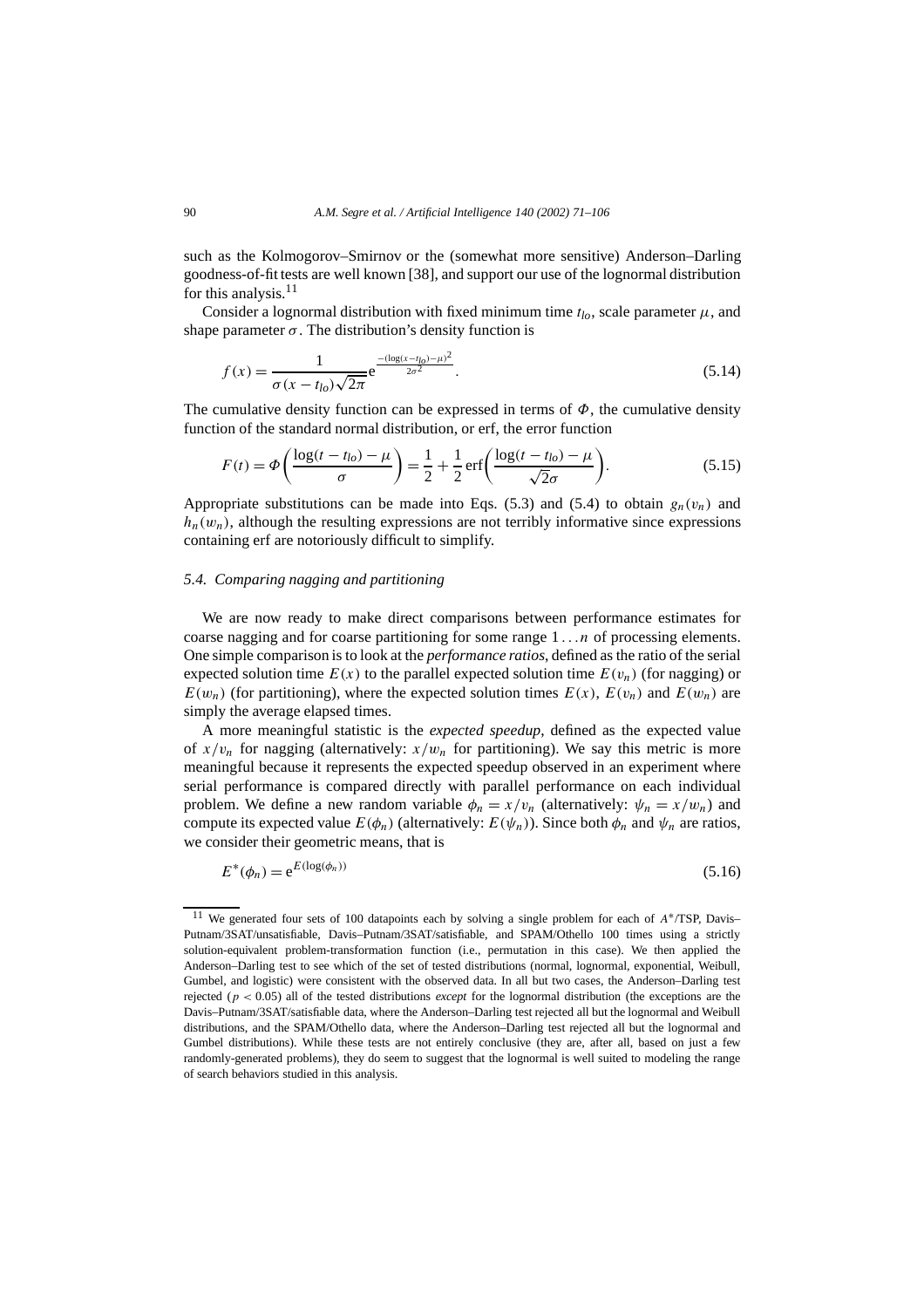and

$$
E^*(\psi_n) = e^{E(\log(\psi_n))} \tag{5.17}
$$

rather than  $E(\phi_n)$  or  $E(\psi_n)$  directly, since the geometric mean is more representative of the expected speedup over many such trials. Exploiting the additive properties of expected values and the fact that *x* and  $v_n$  (alternatively: *x* and  $w_n$ ) are independent, we obtain:

$$
E\left(\log(\phi_n)\right) = E\left(\log(x)\right) - E\left(\log(v_n)\right)
$$
  
= 
$$
\int_{x = t_{lo}}^{t_{hi}} \log(x) f(x) dx - \int_{v_n = t_{lo}}^{t_{hi}} \log(v_n) g_n(v_n) dv_n
$$
 (5.18)

and, similarly,

$$
E\left(\log(\psi_n)\right) = \int_{x=t_{lo}}^{t_{hi}} \log(x) f(x) \, dx - \int_{w_n = t_{lo}/n}^{t_{hi}} \log(w_n) h_n(w_n) \, dw_n. \tag{5.19}
$$

Unfortunately, the formulae for  $E^*(\phi_n)$  and  $E^*(\psi_n)$  are often quite complex in the general case. However, values for both  $E^*(\phi_n)$  and  $E^*(\psi_n)$  are easily tabulated for specific values of *n*, which lend themselves to graphical comparison (see Fig. 8). Qualitatively speaking, Fig. 8 makes clear the noticeable scaling advantage of nagging over partitioning within this analytical model, especially for the exponential and lognormal distributions, which correspond more closely to distributions observed in practice.

Another interesting metric is suggested by closer examination of the performance ratio for coarse nagging in the exponential distribution case:

$$
\frac{E(x)}{E(v_n)} = \frac{t_{lo} + \frac{1}{\lambda}}{t_{lo} + \frac{1}{n\lambda}}.\tag{5.20}
$$

We note that, when both  $\lambda$  and  $t_{l_0}$  are small, the performance advantage obtained by coarse nagging can—on average—approach *n*, or linear speedup. This implies that coarse nagging can be expected to provide superlinear speedups with respect to a serial search about half the time in the exponential distribution case. For heavy-tailed distributions, the advantage of coarse nagging is even more decisive, providing some theoretical justification for the observed effectiveness of random restart strategies on serial processors.

More formally, it is interesting to compute and compare the probability that a coarse nagging or partitioning system will exhibit superlinear speedup with respect to the average sequential case, which is easily expressed as:

$$
Pr\left(v_n \leqslant \frac{E(x)}{n}\right) = G_n\left(\frac{E(x)}{n}\right) \tag{5.21}
$$

for nagging, and

$$
Pr\left(w_n \leqslant \frac{E(x)}{n}\right) = H_n\left(\frac{E(x)}{n}\right) \tag{5.22}
$$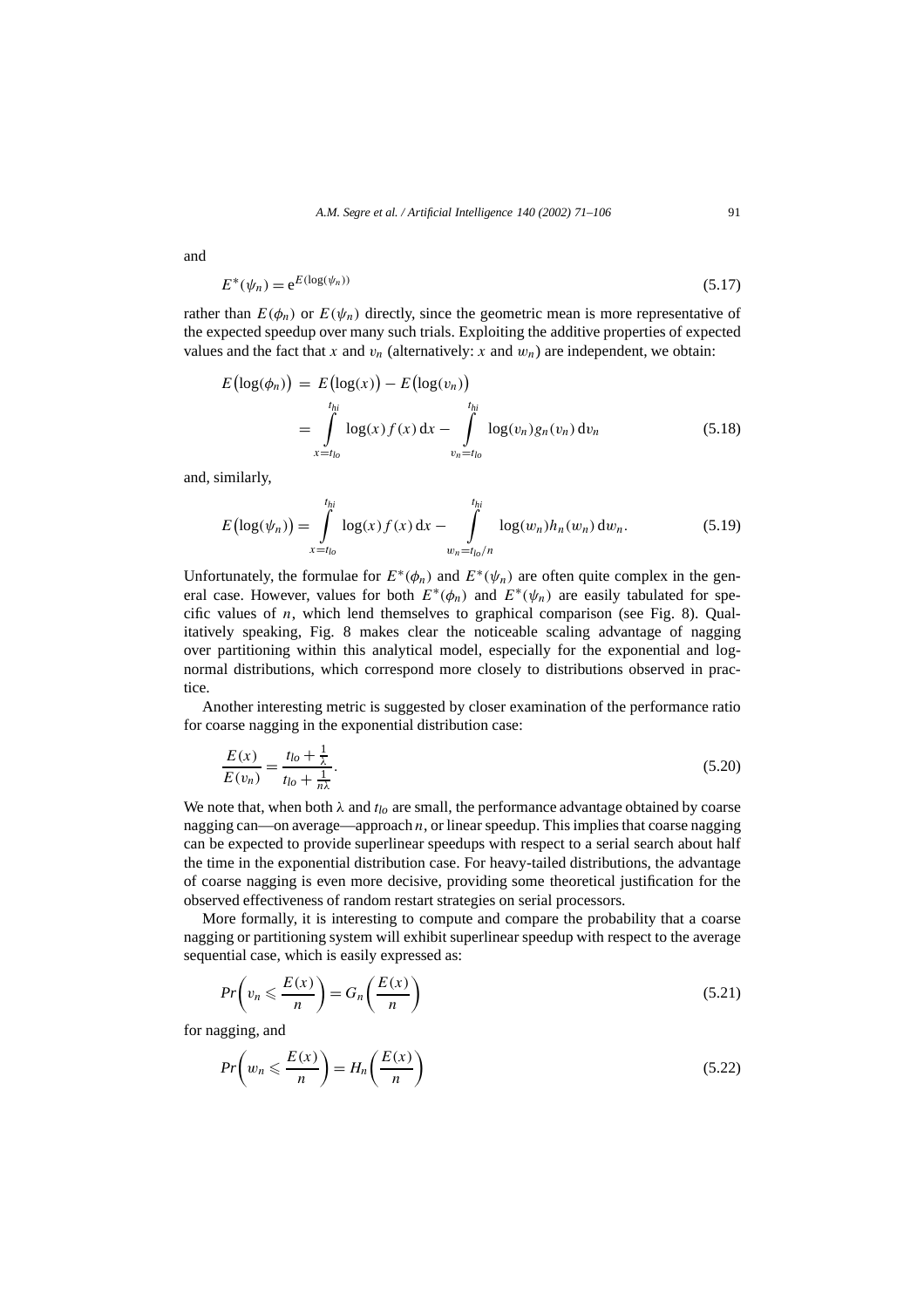

Speedup vs. Number of Processing Elements (Uniform Distribution)

Fig. 8. Expected speedups  $E^*(\phi_n)$  and  $E^*(\psi_n)$  vs. number of processing elements for uniform  $(t_{l0} = 0.01,$  $t_{hi} = 1.0$ ), exponential  $(t_{lo} = 0.01, \lambda = 2)$ , and lognormal distributions  $(t_{lo} = 0.01, \mu = 0.5, \sigma = 1.5)$ . This statistic illustrates the scaling advantage of nagging over partitioning within this simple analytic model for all three distributions studied, and how the advantage of nagging grows as the distribution becomes more heavy tailed.

for partitioning. As before, while the resulting expressions may be difficult to simplify, it is easy to tabulate values for  $n = 2, ..., 10$  (see Table 1).

It is clear that, for all of the distribution models studied here, the coarse model of nagging retains its potential for producing superlinear speedup as the number of processors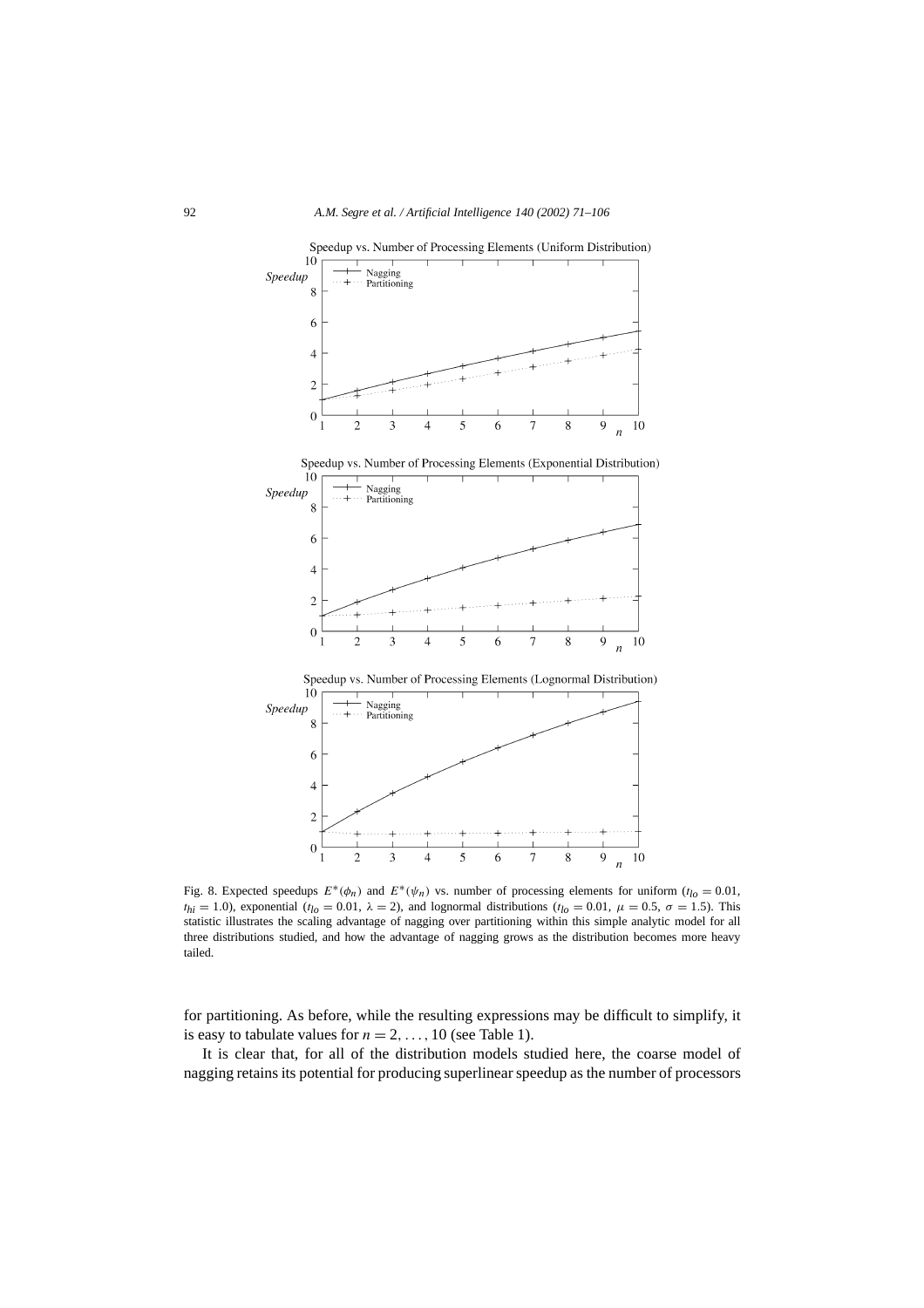| Technique    | Distribution |      |      |      |                   |      |      |      |      | $n=2$ $n=3$ $n=4$ $n=5$ $n=6$ $n=7$ $n=8$ $n=9$ $n=10$ |
|--------------|--------------|------|------|------|-------------------|------|------|------|------|--------------------------------------------------------|
| Nagging      | Uniform      | 0.43 | 0.41 | 0.39 | 0.38              | 0.37 | 0.36 | 0.36 | 0.35 | 0.34                                                   |
| Partitioning | Uniform      | 0.25 | 0.13 | 0.06 | 0.03              | 0.02 | 0.01 | 0.00 | 0.00 | 0.00                                                   |
| Nagging      | Exponential  | 0.62 | 0.62 | 0.61 | 0.60              | 0.59 | 0.59 | 0.58 | 0.57 | 0.56                                                   |
| Partitioning | Exponential  | 0.40 | 0.25 | 0.16 | 0.10              | 0.06 | 0.04 | 0.03 | 0.02 | 0.01                                                   |
| Nagging      | Lognormal    | 0.85 | 0.88 | 0.89 | 0.90 <sub>1</sub> | 0.91 | 0.91 | 0.91 | 0.91 | 0.91                                                   |
| Partitioning | Lognormal    | 0.60 | 0.46 | 0.36 | 0.28              | 0.21 | 0.17 | 0.13 | 0.10 | 0.08                                                   |

Table 1

is increased, while the already limited potential of partitioning to do so rapidly vanishes as more processors are added.

Of course, the analytic models presented here are relatively simple, and do not correspond exactly with how nagging and partitioning are actually applied in practice. We're mostly interested in how well the observations made using the coarse models hold up in more realistic situations: for example, we might nag or partition recursively, use problem distribution functions that are not strictly solution equivalent (e.g., window narrowing or abstraction), or elect to nag or partition multiple times per problem at internal nodes of the search tree rather than just once at the root node. We turn to these rather more practical questions in the next section, using experimentally-obtained quantitative data to support our claims about nagging's performance in a principled manner.

## **6. Empirical evaluation**

Empirical studies, if carefully done, can give a realistic picture of a system's behavior. Here, we focus on performance issues, using experimental data to contrast the relative performance of nagging and partitioning as well as to support our claims regarding the scalability of nagging.

## *6.1. Experiment 1*

The first experiment compares implementations of nagging and partitioning that are purposefully designed to evoke the coarse analytic models of the previous section. The experimental procedure is straightforward. First, for each of the three tested algorithms (Davis–Putnam/3SAT, *A*∗/TSP, and SPAM/Othello), 100 randomly-generated problems are solved serially using a fixed search order on a 450 MHz Celeron machine running the Linux operating system.<sup>12</sup> Next, a second 450 MHz Celeron machine is added to the NICE hierarchy, and each problem is solved twice more, once using the second machine

<sup>12</sup> The random problem sets were generated to provide a good cross-section of solution times ranging from 0.01 seconds (the resolution of the Linux system clock) to roughly 20 minutes on a single processor system. Davis–Putnam/3SAT problems ranged from 120 to 140 variables (with between 514 to 604 clauses), and were, as mentioned in Section 4.1, intended to be "difficult" problems, while the randomly-generated *A*∗/TSP problems ranged from 29 to 33 cities. The SPAM/Othello problems consisted of random, legal, mid-game Othello boards (having 18 to 22 pieces placed) searched to an 8 or 9 ply horizon.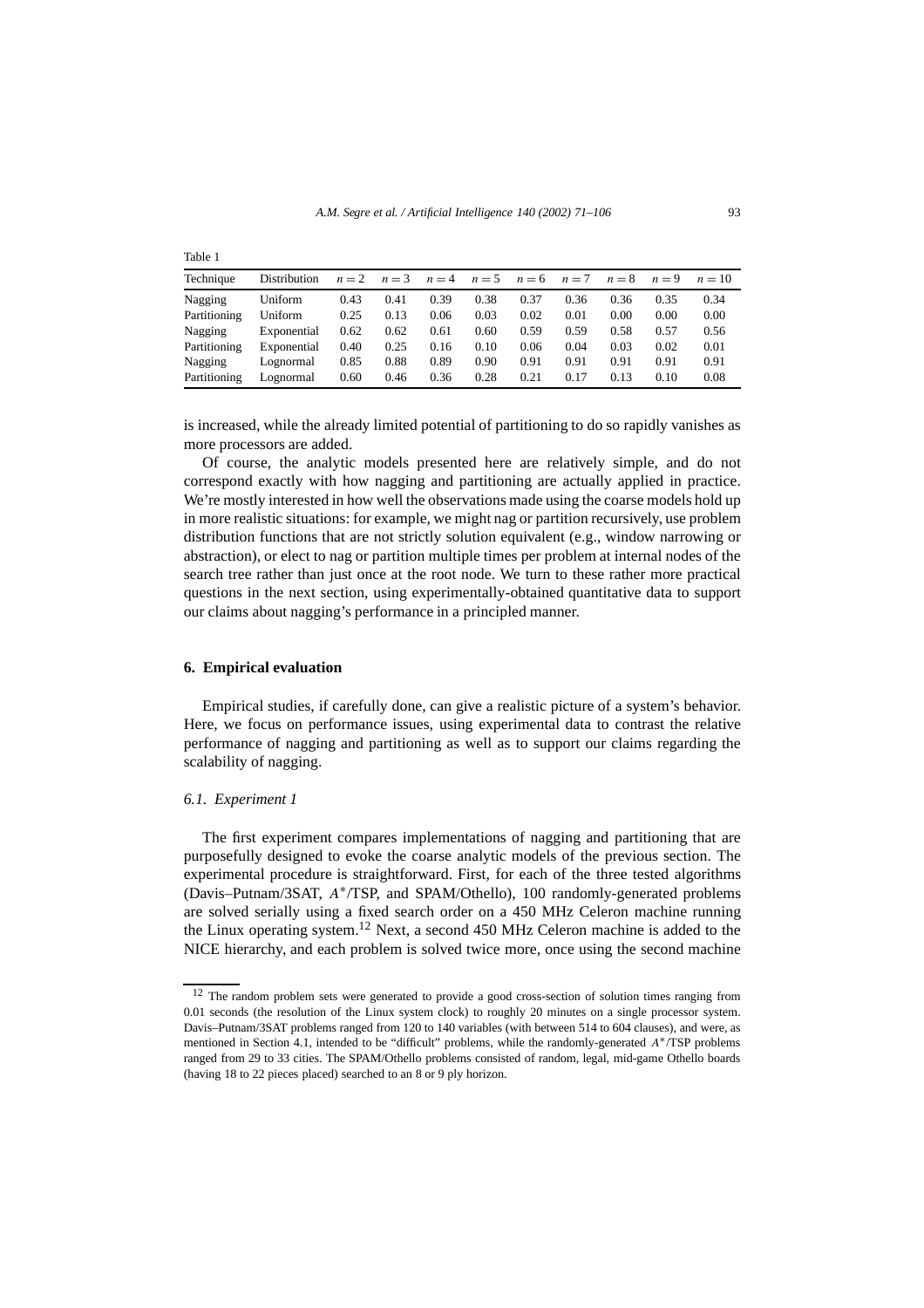as a nagging processor and once using is as a partitioning processor instead. For each problem, the solution found and elapsed processor time used by the master processor (as returned by the ANSI C *clock()* function) are recorded. Any search that is not completed by a prespecified resource limit is marked as *censored*, and the best solution found so far is returned for comparison.

Like the coarse analytic models of the previous section, the only problem transformation function used here is the permutation transformation, which is used for all three algorithms (we'll examine other transformation functions in Section 6.2). Unlike the coarse analytic models, however, for optimizing search algorithms (SPAM/Othello and *A*∗/TSP), more than one nagging event may occur in the course of the experiment. While nagging always takes place at the root node, a nagger that finds a better solution is allowed to immediately report its new bound to the master and begin a new nagging event, applying the newly obtained bound and a new permutation transformation to the root node once more.

A similar change is made for the partitioning case: to address the load-balancing issues normally associated with partitioning, we use an asynchronous partitioning protocol that is similar to that used for nagging. As with nagging, an idle slave processor initiates the process by requesting additional work from its master. Instead of a nagpoint, however, the master provides its slave the last available sibling node of the "highest" available ancestor node along its own search path. The slave then searches this partition using the identical search ordering as the master. When the slave completes its search, it reports the result to the master who then marks the assigned sibling node as solved. The master is then free to assign another partition to the slave. Note that if the master's search enters the subspace assigned to a slave, the slave in effect becomes a nagger, albeit one without the benefit of a problem transformation function, but with a head start on its search space.

All of the 3SAT problems were solved by every system configuration within the prespecified resource limit. For the Othello problems, one of the 100 random problems was censored (not solved within the resource limit) by the serial search system, yet was easily solved by both the nagging and partitioning systems. The situation is more complicated for the TSP problems, as a total of 14 problems were censored by the serial system. Of these 14 problems, five were solved to optimality by both the nagging and partitioning system, and one additional problem was solved to optimality by the nagging system alone. It is important to note that where censoring occurred in both serial and parallel configurations, qualitatively better solutions were produced by the parallel systems (for six of eight such problems, nagging found the shortest tour, while partitioning found the shortest tour in the remaining two cases). So, at least in terms of number of problems solved to optimality as well as quality of solution when problems were not solved optimally, the performance edge appears to belong to nagging.

Differences in solution quality aside, we are mostly interested in quantifying changes in system performance. Here, we compare computed speedup values (recall speedup is defined as the ratio of serial solution time to parallel solution time), where a speedup value of 1*.*0 implies no difference between the serial and parallel systems, while larger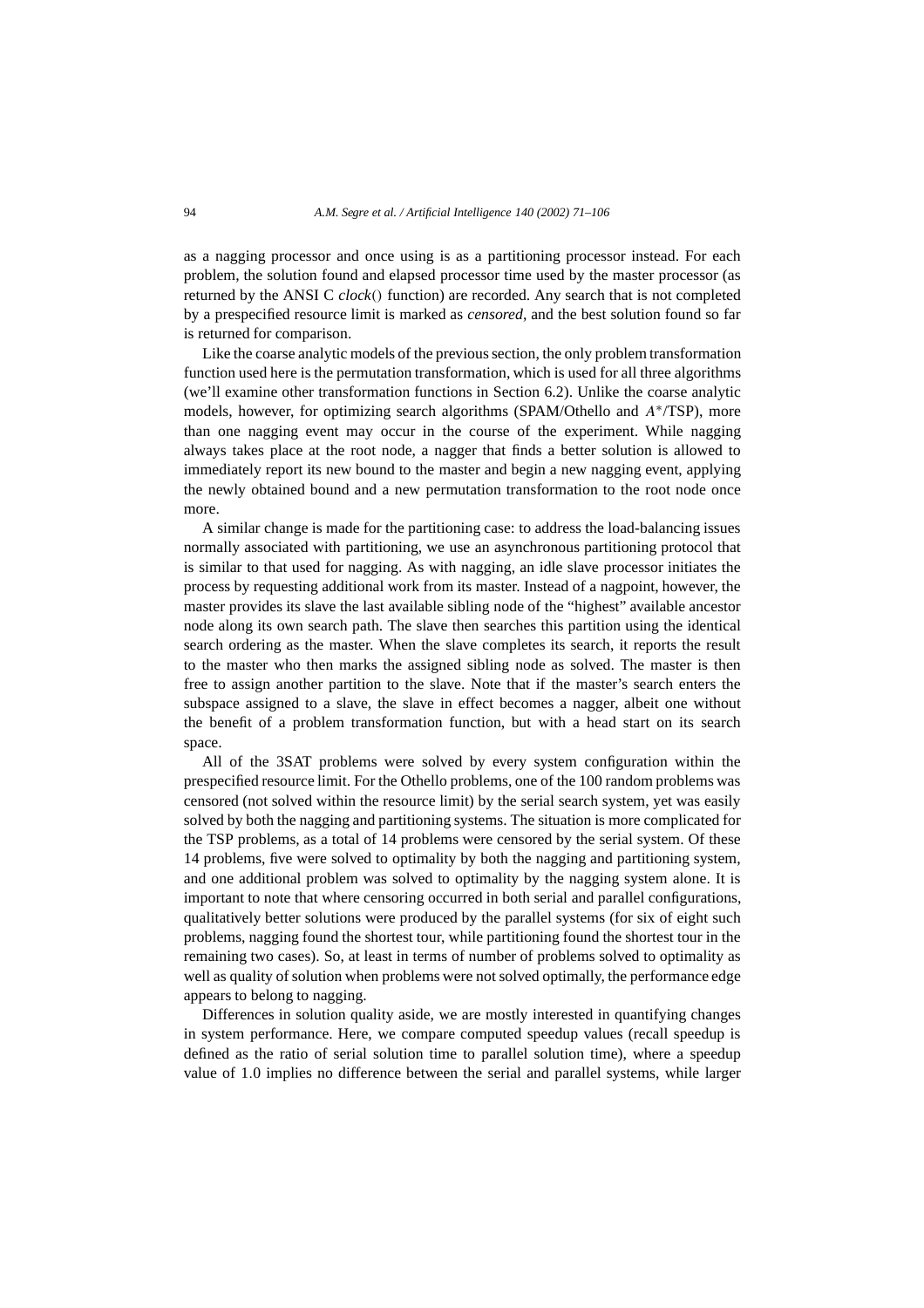|                   | Nagging speedup |      |       |         |        |  | Partitioning speedup |      |       |         |        |  |
|-------------------|-----------------|------|-------|---------|--------|--|----------------------|------|-------|---------|--------|--|
|                   | N               | min  | $\mu$ | $\mu^*$ | max    |  | N                    | min  | $\mu$ | $\mu^*$ | max    |  |
| $A^*$ /TSP        | 92              | 0.86 | 2.43  | 1.51    | 69.73  |  | 91                   | 0.55 | 1.80  | 1.68    | 5.23   |  |
| SPAM/Othello      | 100             | 0.98 | 3.28  | 1.55    | 148.32 |  | 100                  | 1.01 | 2.14  | 1.75    | 22.55  |  |
| Davis-Putnam/3SAT | 100             | 0.45 | 7.54  | 2.00    | 221.00 |  | 100                  | 0.55 | 7.39  | 1.87    | 481.17 |  |
| satisfiable       | 49              | 0.45 | 12.93 | 2.50    | 221.00 |  | 49                   | 0.55 | 13.43 | 2.25    | 481.17 |  |
| unsatisfiable     | 51              | 0.98 | 2.36  | 1.62    | 14.19  |  | 51                   | 1.07 | 1.59  | 1.57    | 1.99   |  |

speedups imply the parallel system is faster.<sup>13</sup> Table 2 presents minimum, arithmetic mean  $(\mu)$ , geometric mean  $(\mu^*)$ , and maximum speedups computed excluding doublycensored datapoints for all tested systems. Given the methodological difficulties just noted, some interpretation is in order. Consider, for example, the *A*∗/TSP and SPAM/Othello values shown in the table. For both of these algorithms, the mean speedup  $\mu$  reported by nagging is larger than that for partitioning, but the geometric mean  $\mu^*$  is less than that for partitioning. This is a consequence of the nondeterministic nature of nagging; the amount of speedup you get can vary dramatically from one trial to the next, even when solving the same problem. In contrast, partitioning is by nature more conservative and likely to provide more uniform amounts of speedup on subsequent trials. This behavior is also at least partially evident in the maximum speedup values shown, as nagging's best performance in the test suite represents an order of magnitude improvement over partitioning. Note also that, as one would expect, the minimum values hover by and large at or just below 1*.*0. Values below 1*.*0 represent a performance penalty incurred by the parallel systems with regard to the serial system. This is partly due to initial setup costs (e.g., connecting with the NICE infrastructure) and partly due to communication overhead (as we shall soon see, the smallest values observed are usually associated with problems that can be solved quickly with a single processor, hence precluding the amortization of startup costs over longer solution times).

The results for the Davis–Putnam/3SAT problems are notably different from those for the other tested systems: over the entire set of problems, nagging's measured speedups exceed those of partitioning (as measured by both  $\mu$  and  $\mu^*$ ). If restricted to satisfiable formulae only, partitioning's measured performance is similar to that of nagging. Recall

Table 2

<sup>&</sup>lt;sup>13</sup> Methodologically, direct comparison of sets of speedup values is somewhat difficult for a number of reasons. First, as noted earlier, reporting arithmetic means for ratios like speedup is problematic; reporting geometric means would perhaps be a better choice, but this is not consistent with the general practice of the parallel processing community, where arithmetic means are the norm. Furthermore, it is important to keep in mind that the distribution of observed speedup values are quite skewed (not surprisingly, given that, by definition, they are bounded below at 0): simply reporting summary statistics that evoke normal distributions in the minds of some readers is misrepresentative. Finally, some caution must be exercised when comparing censored datapoints [34]. Since identical resource limits are imposed on both parallel and serial trials, doubly-censored datapoints will have unit speedup values. Singly-censored datapoints are harder; fortunately, in our experiments, all singly-censored datapoints are censored by the serial system (never by the parallel system), so their computed speedup values represent underestimates of true speedup. Note, however, that direct comparisons of computed speedup values between uncensored and singly-censored datapoints or singly-censored and doubly-censored datapoints should be made only with care.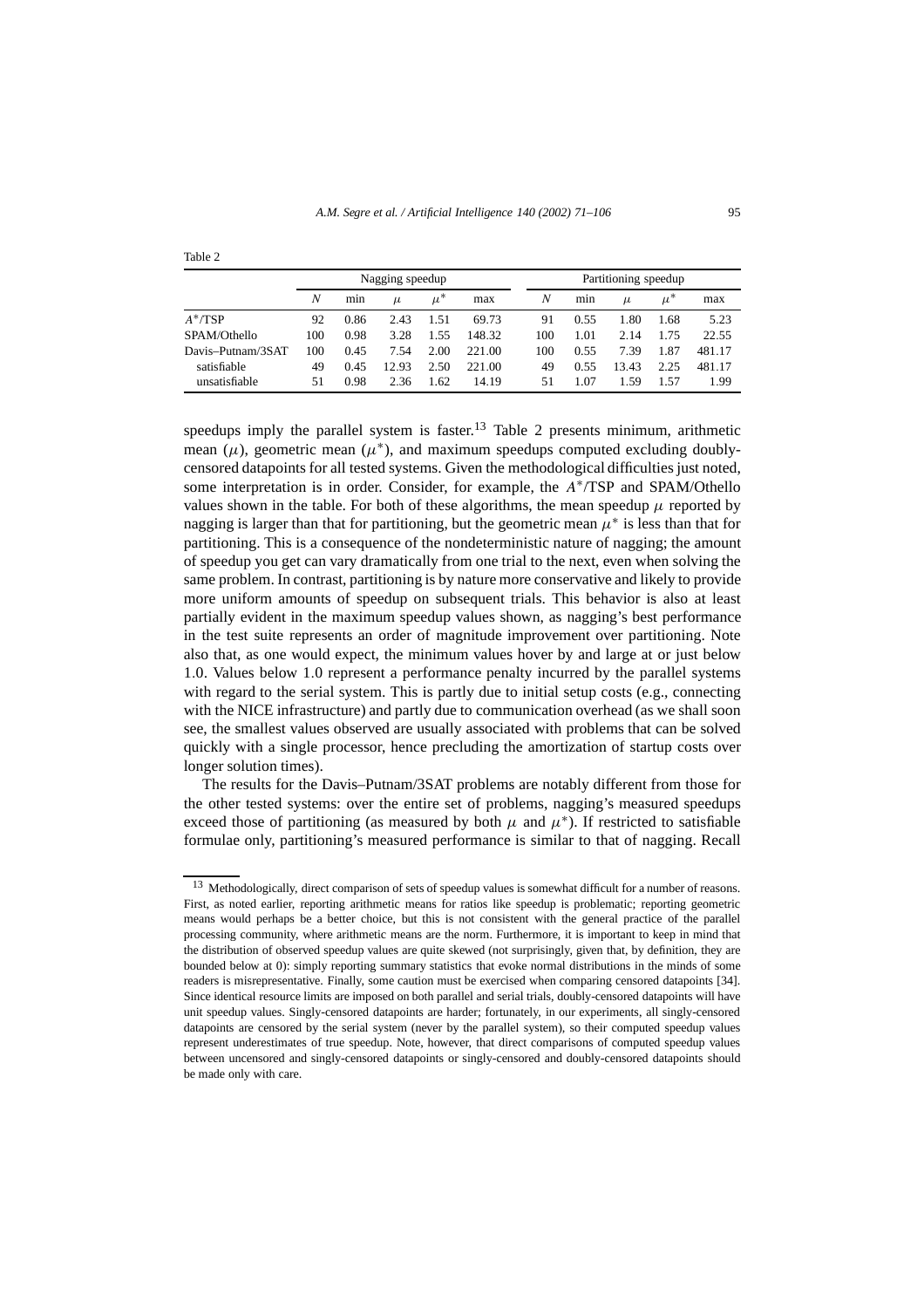that the Davis–Putnam/3SAT algorithm searches until it encounters a satisficing solution, exhausting the search space only if the given formula is not satisfiable. This earlytermination behavior implies that either nagging or partitioning could just get lucky and quickly encounter a solution, yielding large observed speedup values (this is consistent with the maximum observed speedup values reported in the table). In contrast, the search on unsatisfiable formulae unfolds in a manner more consistent with that of the other search algorithms, since one must exhaust the entire search space before labeling a formula as unsatisfiable. On these problems, nagging's performance clearly dominates that of partitioning by all reported measures.

Of course, summary statistics such as the speedup values just shown obscure the relation between speedup values and problem difficulty: observing a 200-fold performance improvement on a problem that takes several hours to solve on one processor should be more meaningful than observing a similar speedup on a problem that might be solved in just a few milliseconds. To provide a gestalt view of speedup with respect to problem difficulty, we turn to a graphical representation of the data (see Figs. 9–11): these plots show parallel solution time against serial solution time.<sup>14</sup> Interpretation of this kind of plot is relatively straightforward, as datapoints falling below the upper diagonal line are faster in parallel (i.e., have speedup values larger than 1*.*0), while datapoints falling above the upper diagonal line are faster on one processor. The lower line represents a speedup value equal to the number of processors in use; hence a datapoint falling below this line correspond to superlinear speedups.

Fig. 9 shows results for the *A*∗/TSP system. Since identical resource limits are imposed on all serial and parallel trials, doubly-censored datapoints should fall on the diagonal line. Singly-censored datapoints are best understood as datapoints that have been artificially shifted to the left of their true position, because their plotted serial solution times (ordinate) represent lower bounds on their true serial solution times. As is clear from the plot, nagging generally provides some speedup and occasionally provides exceptional speedups, while partitioning is mostly constrained to the region between the two diagonal lines. As expected, the few datapoints that are slower for either nagging or partitioning (i.e., those datapoints corresponding to those speedup values less than 1*.*0 reported earlier) are relegated to the left hand side of the plot, and represent small problems where the startup costs of parallel execution are not effectively amortized over longer solution times. A similar trend is observed on more difficult (i.e., larger serial solution times) problems, where superlinear speedups are more likely to occur. Aside from the amortization argument, a second factor may also be at work here: one would naturally expect a concomitantly greater payoff by finding a good solution early within a larger search space.

While the mechanism by which a nagging system attains superlinear speedup is clear, it is somewhat less clear how a partitioning system can achieve this kind of performance. To

<sup>14</sup> Note that, for clarity, the data are plotted in log–log space, even if this transformation does tend to obscure the relative performance differences on large and small problems: i.e., a 1 unit vertical (alternatively: horizontal) difference on the top half (alternatively: right side) of the plot represents a much larger time interval than an identical 1 unit vertical (alternatively: horizontal) difference on the bottom half (alternatively: left side) of the plot.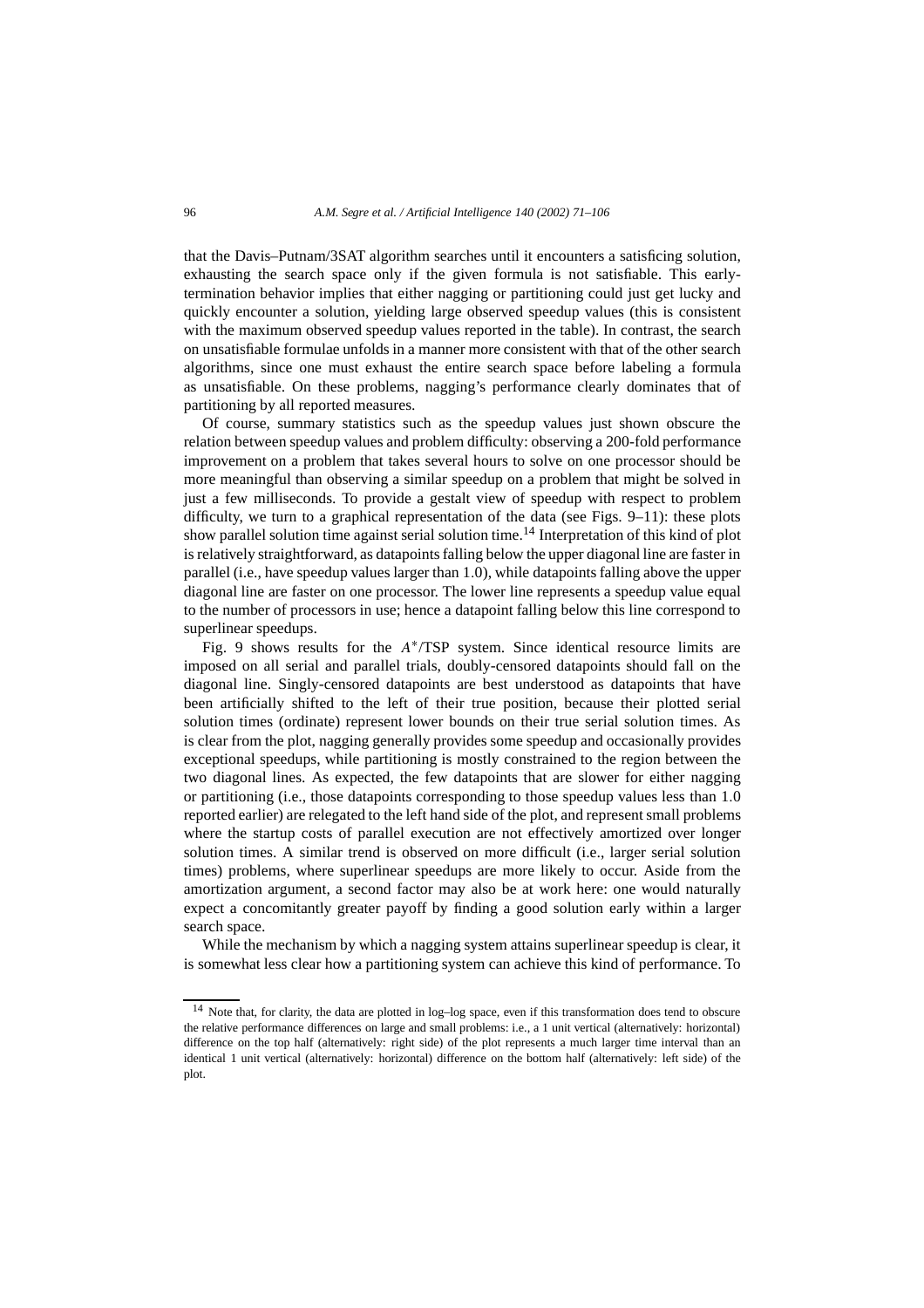

Fig. 9. Two-processor *A*∗/TSP performance plot in log–log space. Datapoints falling below the upper diagonal line are faster in parallel, while datapoints falling below the lower diagonal line are superlinearly faster in parallel. Doubly-censored datapoints should fall on the diagonal line, while singly-censored datapoints appear artificially displaced to the left of their true positions.

understand how this can happen, recall that the partitioning system implementation tested here differs from the coarse model of the previous section with respect to the asynchronous load balancing policy adopted; as a consequence, multiple partitioning events may occur in the course of solving a single problem. We might therefore attribute those few occasions where partitioning attains superlinear speedups to situations where exceptionally good bounds are found in early partitions, so that subsequent partitioning events can enjoy the benefits in terms of additional pruning. A similar explanation accounts for the occasional superlinear speedups reported by the SPAM/Othello partitioning system (see Fig. 10). Note that, as for *A*∗/TSP, the SPAM/Othello partitioning system still seems less likely to attain superlinear speedups, especially on larger problems, than does the nagging system, while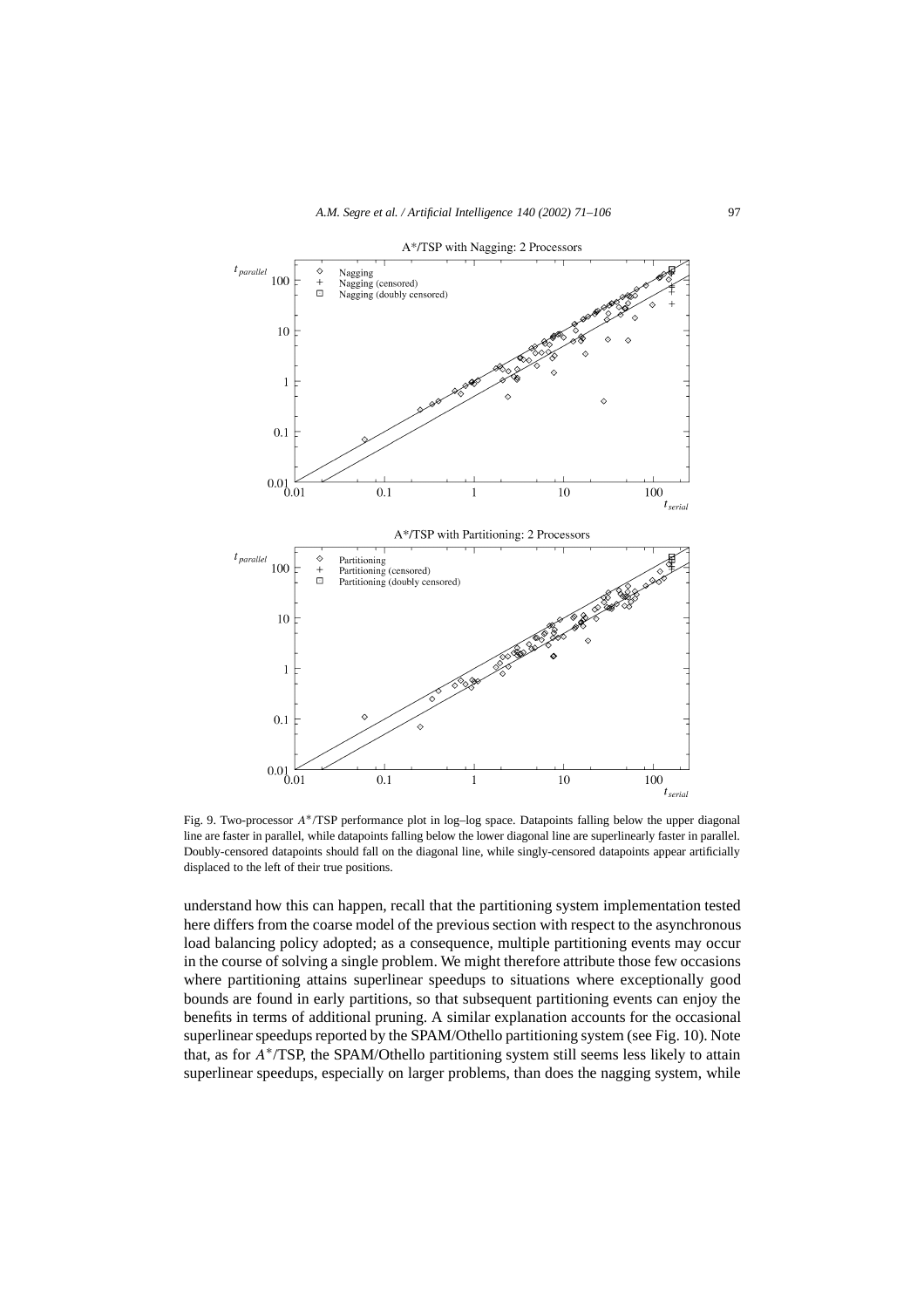

Fig. 10. Two-processor SPAM/Othello performance plot in log–log space. Datapoints falling below the upper diagonal line are faster in parallel, while datapoints falling below the lower diagonal line are superlinearly faster in parallel.

the nagging system on occasion delivers large speedups. Particularly noticeable is the lone censored problem, where because the serial solution time plotted is a lower bound to the true serial solution time, the speedup attained by nagging is *at least* 148*.*32, as compared with a lower bound speedup of only 22*.*54 for partitioning. The results shown in Fig. 11 for the Davis–Putnam/3SAT solver show a similar pattern. Recall that both nagging and partitioning can be expected to result in large speedups on satisfiable formulae, due to the algorithm's early-termination behavior. Thus many of the unsatisfiable problems' datapoints lie well in the superlinear speedup zone of the plot. Yet, once again, only nagging seems likely to result in superlinear speedups for (unsatisfiable) problems of any meaningful size.

## *6.2. Experiment 2*

Our analysis of the previous section relied on using strictly solution-equivalent transformation functions. In this experiment, we explore the performance of window narrowing, a non solution-equivalent problem transformation function, in SPAM. Recall that the main idea is that a nagger can artificially restrict its  $\alpha\beta$  window in order to gain execution speed at the expense of information: indeed, window narrowing will prune more aggressively, but may not be as informed as solution-equivalent transformations. Our protocol (somewhat arbitrarily) randomly narrows each nagpoint window, while forcing processors corresponding to leaf nodes in the nagging hierarchy to use a unit window, thus essentially performing zero-window search at leaf processors.

The experimental procedure is identical to that of Experiment 1, and the same 100 random Othello problems are used. Note that since we are only using two processors, the nagging processor is always a leaf processor, and is therefore always operating with unit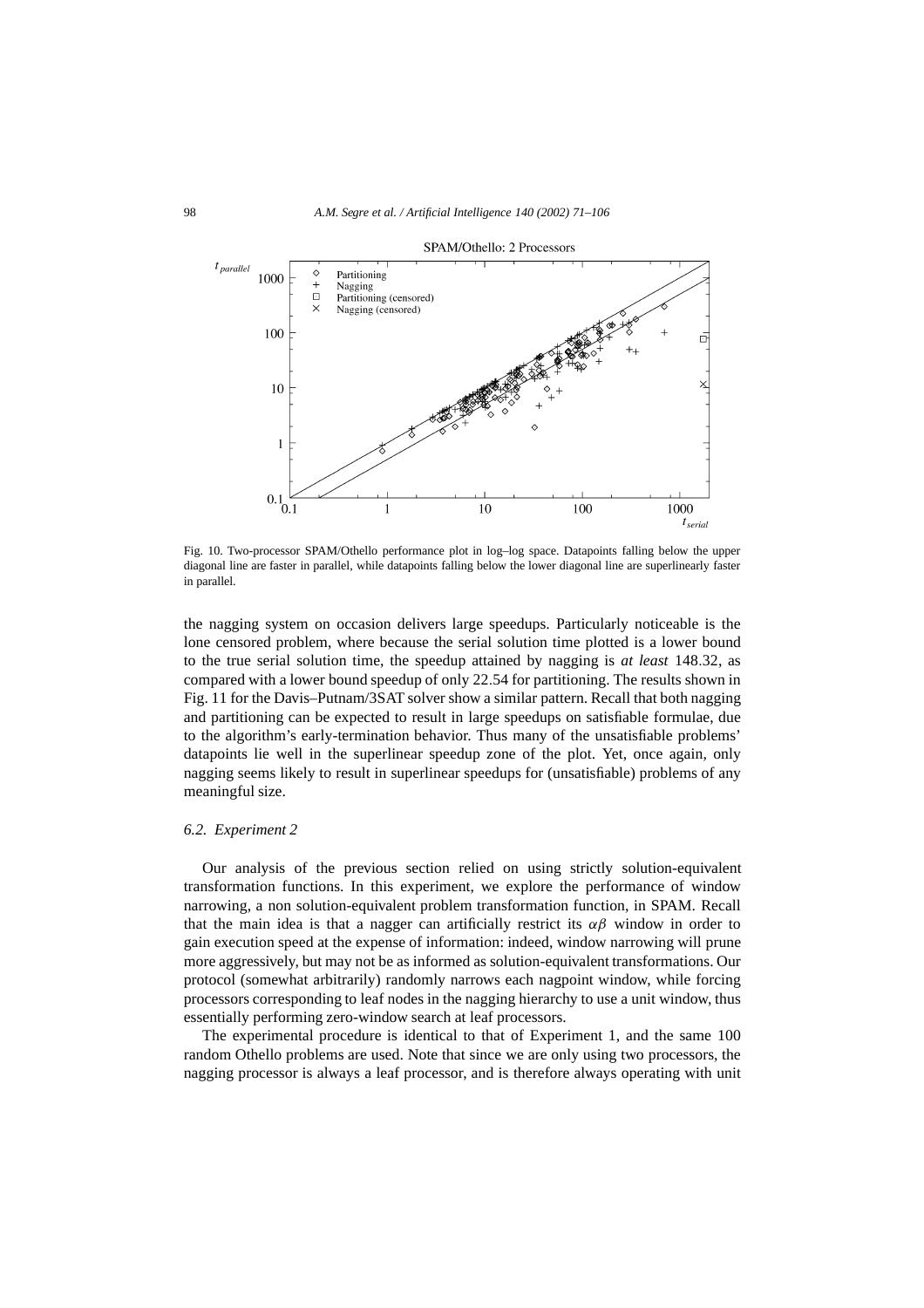

Fig. 11. Two-processor Davis–Putnam/3SAT performance plot in log–log space. Datapoints falling below the upper diagonal line are faster in parallel, while datapoints falling below the lower diagonal line are superlinearly faster in parallel.



Fig. 12. Two-processor SPAM/Othello performance plot in log–log space, both with and without the use of the window narrowing transformation. Datapoints falling below the upper diagonal line are faster in parallel, while datapoints falling below the lower diagonal line are superlinearly faster in parallel.

window size. The results, plotted against serial solution times, are shown in Fig. 12 (note that the non-narrowing system data is identical to that shown in Fig. 10).

In addition to graphical comparisons, we can also test, statistically, the null hypothesis "permutation with window narrowing is no faster than permutation alone". If we can reject this null hypothesis, then we can conclude that window narrowing is beneficial. To test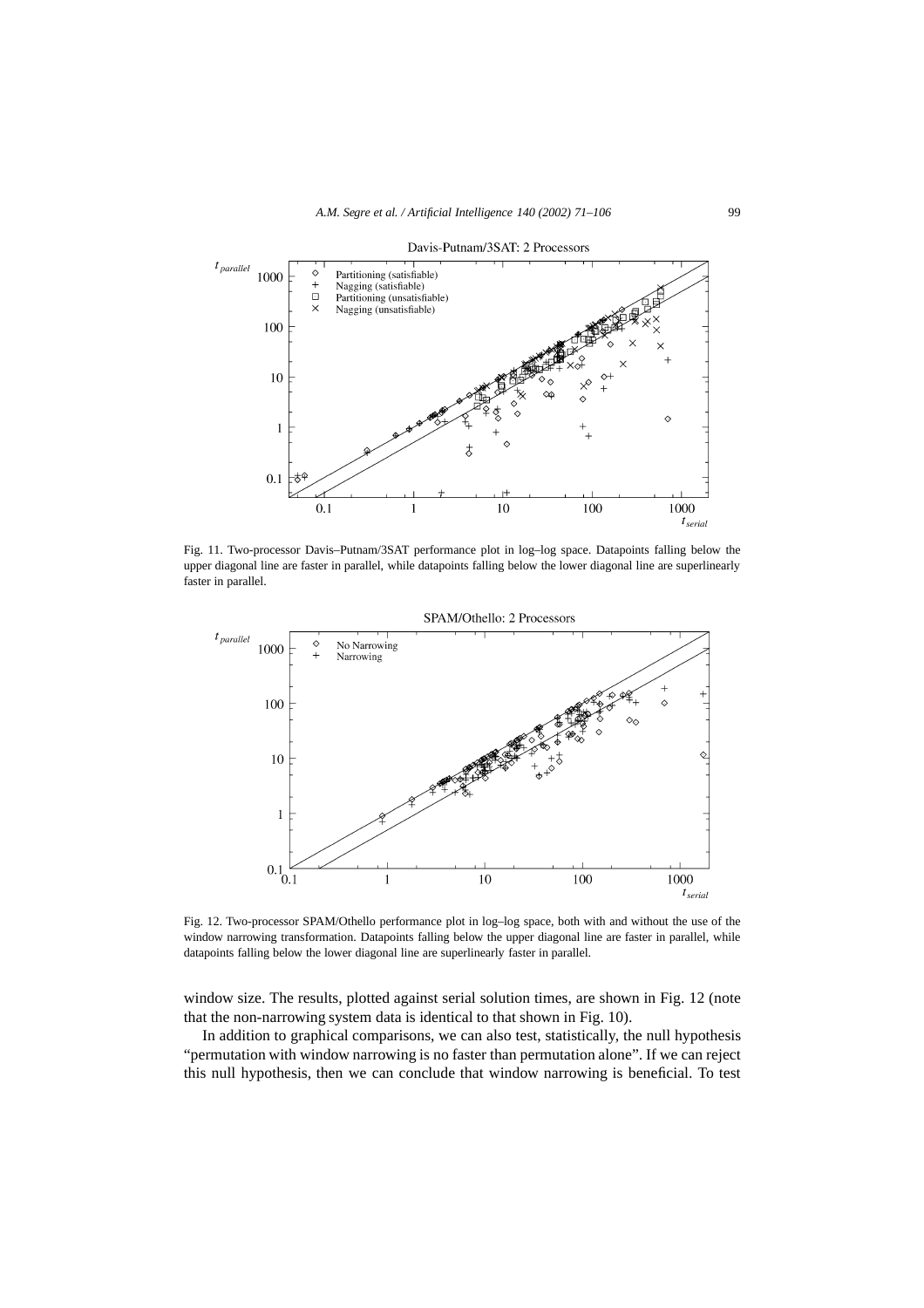the hypothesis without making any distributional assumptions, we'll use a nonparametric statistic, the paired Wilcoxon signed-ranks test [42]; what such nonparametric statistics may sacrifice in terms of power is more than counterbalanced by their broad applicability. Using 100 paired samples as the input, the paired sign test easily rejects the null hypothesis using the traditional critical value for statistical significance ( $p < 0.05$ ). Of course, statistics notwithstanding, Fig. 12 clearly shows that both transformation functions are doing the job; yet the results shown here do underline the critical importance of the nature of the transformation function used.

## *6.3. Experiment 3*

While both nagging and partitioning are often capable of delivering effective—and, in the case of nagging, often superlinear—speedups, exceptional speedups will not necessarily be the rule for every problem. In this section, we shall examine a problem domain where both nagging and partitioning deliver some speedup, but neither approach manages to produce exceptional results.

Consider the following *team assignment problem*, or TAP, drawn from the sports economics literature:

Given a collection of *N* players and *T* teams, where the *i*th player has an associated quality value  $Q_i$ , find an assignment of players to teams so that there are an equal number of players on each team and the differences between relative team qualities, computed as a function of their constituent player qualities, are minimized.

There are many variants of this problem, depending on the team quality metric used; some more complex variants may involve higher order effects (e.g., individual player quality may be a function of teammate qualities) [41]. For this experiment, however, we'll choose a simple linear metric, so that we are in effect minimizing the sum, over the set of all teams, of the absolute value of the difference between team quality (the sum of player qualities) and the hypothetical average team quality (computed as the product of team size and average player quality). Our goal is to find the best-matched team assignments in terms of team quality; for this particular metric, a perfect solution produces *T* teams of exactly average quality if such a solution exists. Our solution applies the same *A*<sup>∗</sup> search algorithm described in Section 4.2 to the team assignment problem. Formulating an admissible heuristic function that properly bounds the solution value for any partial assignment is not overly difficult; the function used here estimates the potential deviation from the target team quality (i.e., the average player quality times the team size) [30].

The experiment follows the same protocol as Experiment 1 using 100 randomly generated matching problems; the results are shown in Fig. 13.<sup>15</sup> The most striking feature of the plot in Fig. 13 is the extent to which the partitioning system tracks the linear speedup line: only on smaller problems, where solution times are of the same order as the system

<sup>&</sup>lt;sup>15</sup> Random problems were once again generated so that serial solution times ranged between 0.01 seconds, the resolution of the Linux system clock, up to about 5 minutes. The resulting problem set assigned between 15 and 32 players to 2, 3, or 4 teams.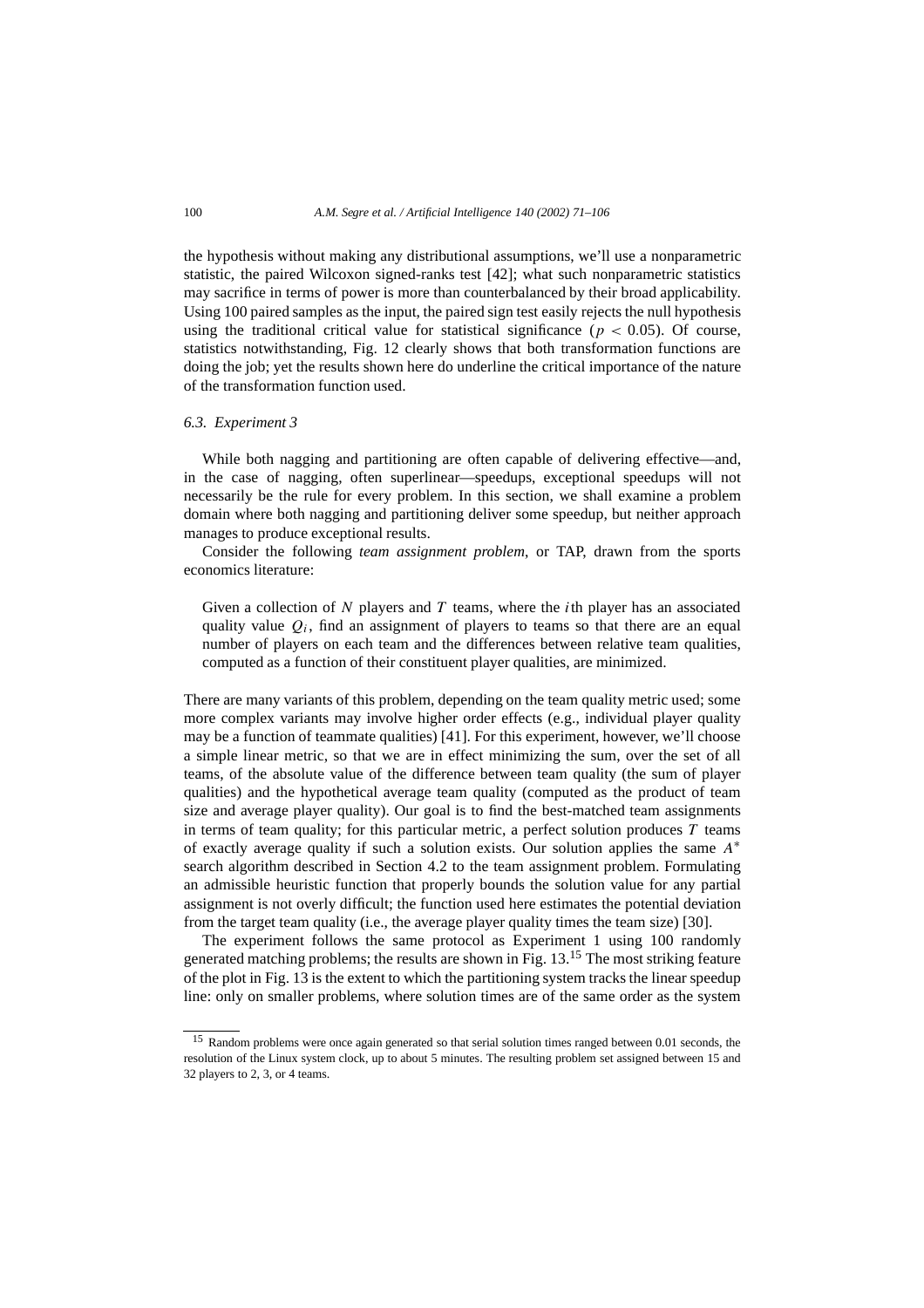

Fig. 13. Two-processor *A*∗/TAP performance plot. Datapoints falling below the upper diagonal line are faster in parallel, while datapoints falling below the lower diagonal line are superlinearly faster in parallel.

clock resolution, is there any significant deviation from this line. On the other hand, the performance of nagging is decidedly worse than that of partitioning, rarely even attaining linear speedup.

It is tempting to attribute the poor performance of nagging to the use of an inadequate problem transformation function, as permutation of the search space here clearly does not provide additional pruning as for, say, TSP. Yet it is much more likely that the problem lies with the heuristic estimate: if it is not informative (i.e., close to the true additional cost of the partial solution), then *A*<sup>∗</sup> search cannot be expected to explore fewer nodes than simple branch-and-bound. One cannot compensate for a poor heuristic estimate with a better problem transformation function. Alternatively, the difficulty may lie with the problem itself. If the cost landscape tends to be populated with many local minima whose values are near that of the global minima, even a highly informative heuristic will not lead to much pruning. As mentioned in Section 4.1, we must acknowledge that some NP-hard problems are harder than others. Unlike 3SAT problems, however, it is possible that TAP problems are simply all uniformly difficult.

# *6.4. Experiment 4*

In this experiment, we provide empirical support for the scalability of nagging, showing how additional processors have a beneficial effect on the performance of the system, and provide direct comparison with the behavior of partitioning. The experimental procedure is like that of Experiment 1, except that we now use 8, 16, 32, or 64 essentially identical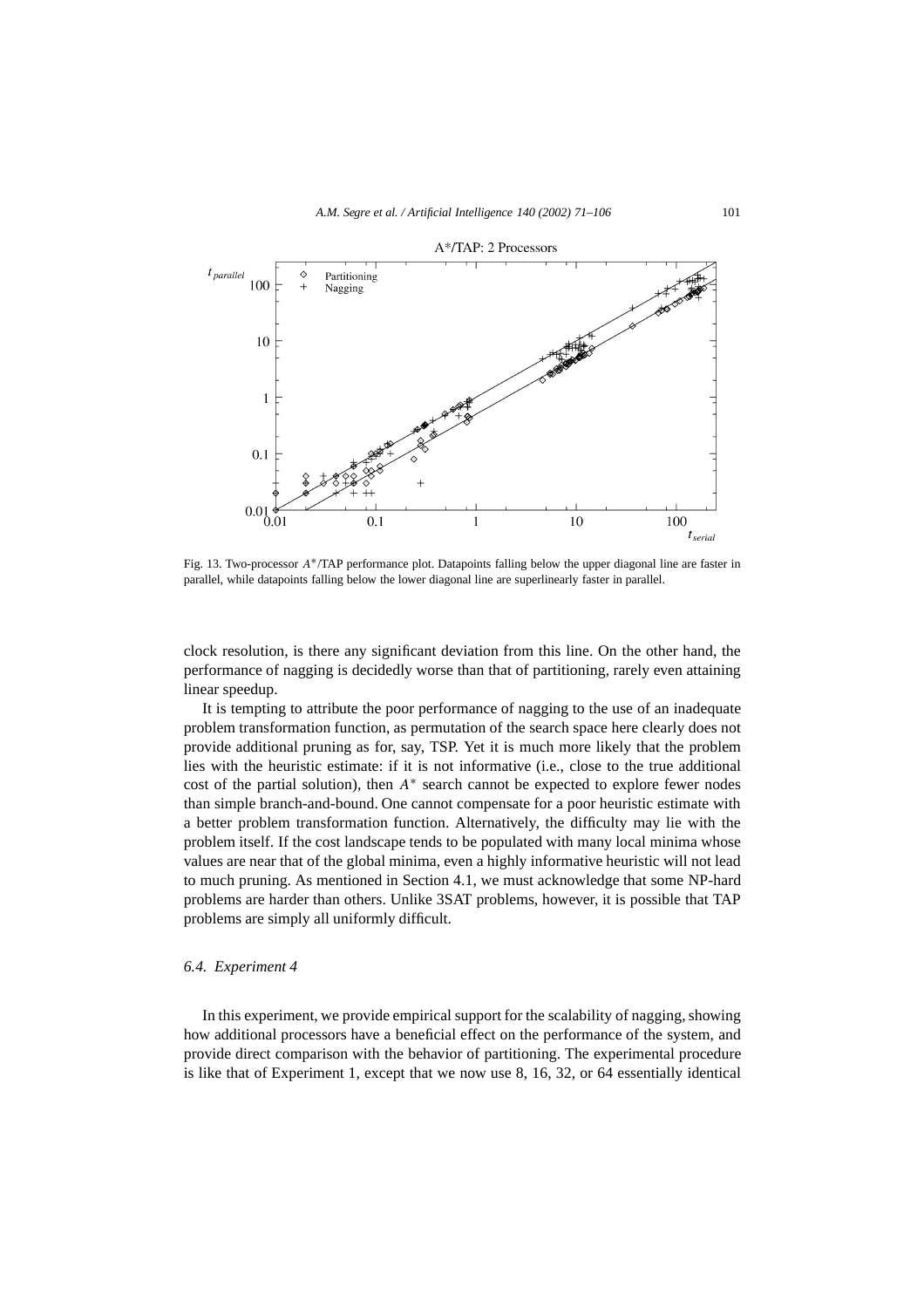| 100100      |                 |      |       |         |        |  |                      |      |       |         |       |  |
|-------------|-----------------|------|-------|---------|--------|--|----------------------|------|-------|---------|-------|--|
| <b>CPUs</b> | Nagging speedup |      |       |         |        |  | Partitioning speedup |      |       |         |       |  |
|             | N               | min  | $\mu$ | $\mu^*$ | max    |  | N                    | min  | $\mu$ | $\mu^*$ | max   |  |
|             | 92              | 0.86 | 2.43  | 1.51    | 69.73  |  | 91                   | 0.55 | 1.80  | 1.68    | 5.23  |  |
| 64          | 100             | 0.96 | 12.29 | 4.95    | 256.22 |  | 95                   | 0.38 | 4.49  | 3.90    | 10.21 |  |

processors arranged in a hierarchy with branching factor less than or equal to three.<sup>16</sup> In this section, we will focus on results obtained with  $64$  processors.<sup>17</sup>

We turn first to some simple descriptive statistics. Recall that in Experiment 1 using only two processors, there were 8 problems left unsolved by nagging, and 9 problems left unsolved by partitioning (these correspond to the doubly-censored datapoints of Fig. 9). When 64 processors are applied, the nagging system solves all 100 problem optimally, while the partitioning system still leaves five unsolved problems. So, at least qualitatively, the performance of nagging exceeds that of partitioning. We can also use observed speedup values to help quantify this trend (see Table 3; as before, doubly-censored datapoints are excluded). Direct comparison of both  $\mu$  and  $\mu^*$  confirms the advantage of nagging in this experiment; indeed, the maximum observed speedup for nagging exceeds the maximum observed speedup for partitioning by more than a factor of twenty. Moreover, the values given in the table are fully consistent with the argument first advanced in Section 5.3, that is, that the probability of obtaining a superlinear speedup is higher for nagging than for partitioning (here, the nagging system produces superlinear speedups on at least three of 100 problems—and possibly more, given the amount of censoring observed—while partitioning fails to produce any superlinear speedup at all).

One troubling fact is that the observed mean speedups  $\mu$  and  $\mu^*$  are significantly less than *N*, the number of processors employed. In our analytical model, the predicted  $\mu^*$ values—while still less than *N*—were significantly more in line with *N*. We can attribute this discrepancy to two differences. First, the model of Section 5 is a coarse model, where all processors engage in a single nagging episode on the root node of the search, while the experimental model allows repeated nagging episodes applied at internal nodes of the search process. Second, and more to the point, the analytical model had all  $N - 1$  naggers reporting directly to the single master search process, while the experiment allowed no more than three processors to nag the master directly (the remaining  $N - 4$  processors were used to recursively nag the naggers). That the NICE hierarchy limits each daemon to only three descendents is quite arbitrary; while increasing the branching factor of the hierarchy raises the communication overhead incurred by the master, one must balance the increased overhead on the performance benefits obtained. Note that the tradeoff is complicated, since the optimal configuration may differ depending on the search algorithm or even the problem instance. In any case, adaptive configuration of the NICE hierarchy is still an area we are actively exploring.

Table 3

<sup>&</sup>lt;sup>16</sup> The actual hierarchy depends on the NICE resource management daemon, and is constantly changing in response to local system load and availability.

 $1<sup>7</sup>$  For the record, in our tests, both nagging and partitioning scale smoothly from 2 to 64 processors.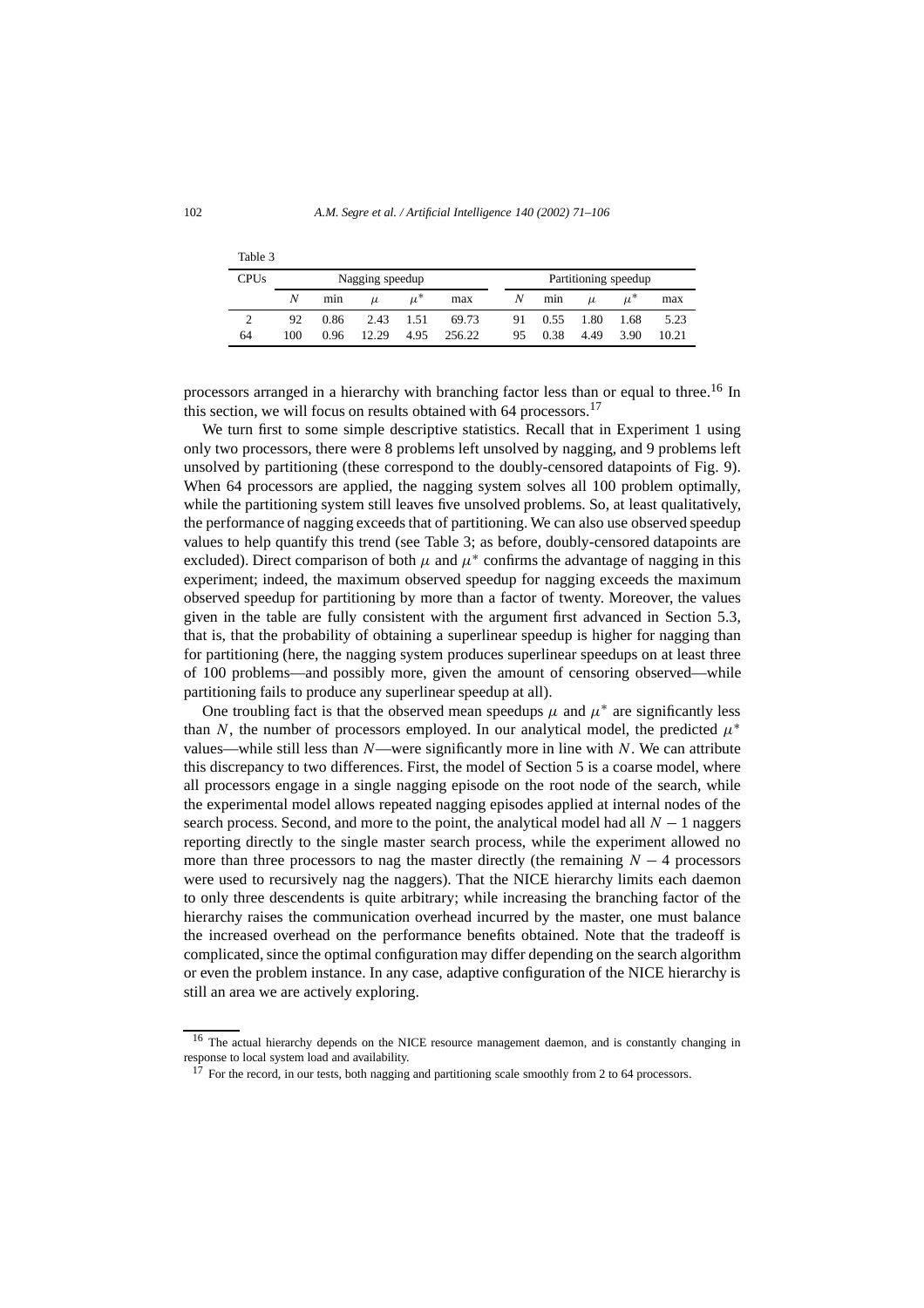

A\*/TSP with Nagging: 64 Processors

Fig. 14. Sixty-four processor *A*∗/TSP performance plots for nagging (top) and partitioning (bottom); compare with two processor *A*<sup>∗</sup>/TSP performance plots given in Fig. 9. Datapoints falling below the upper diagonal line are faster in parallel, while datapoints falling below the lower diagonal line are superlinearly faster in parallel.

Fig. 14 presents a graphical view of the same data, and can be compared directly with the plots of Fig. 9 to confirm the descriptive statistics outlined above: nagging indeed appears more effective than partitioning in applying additional processors to reduce solution time. Not surprisingly, this observation appears more striking on larger problems, where the cost of initializing additional processors is readily amortized over longer solution times. We conjecture that this trend extends to still larger problems; indeed, the fact that nagging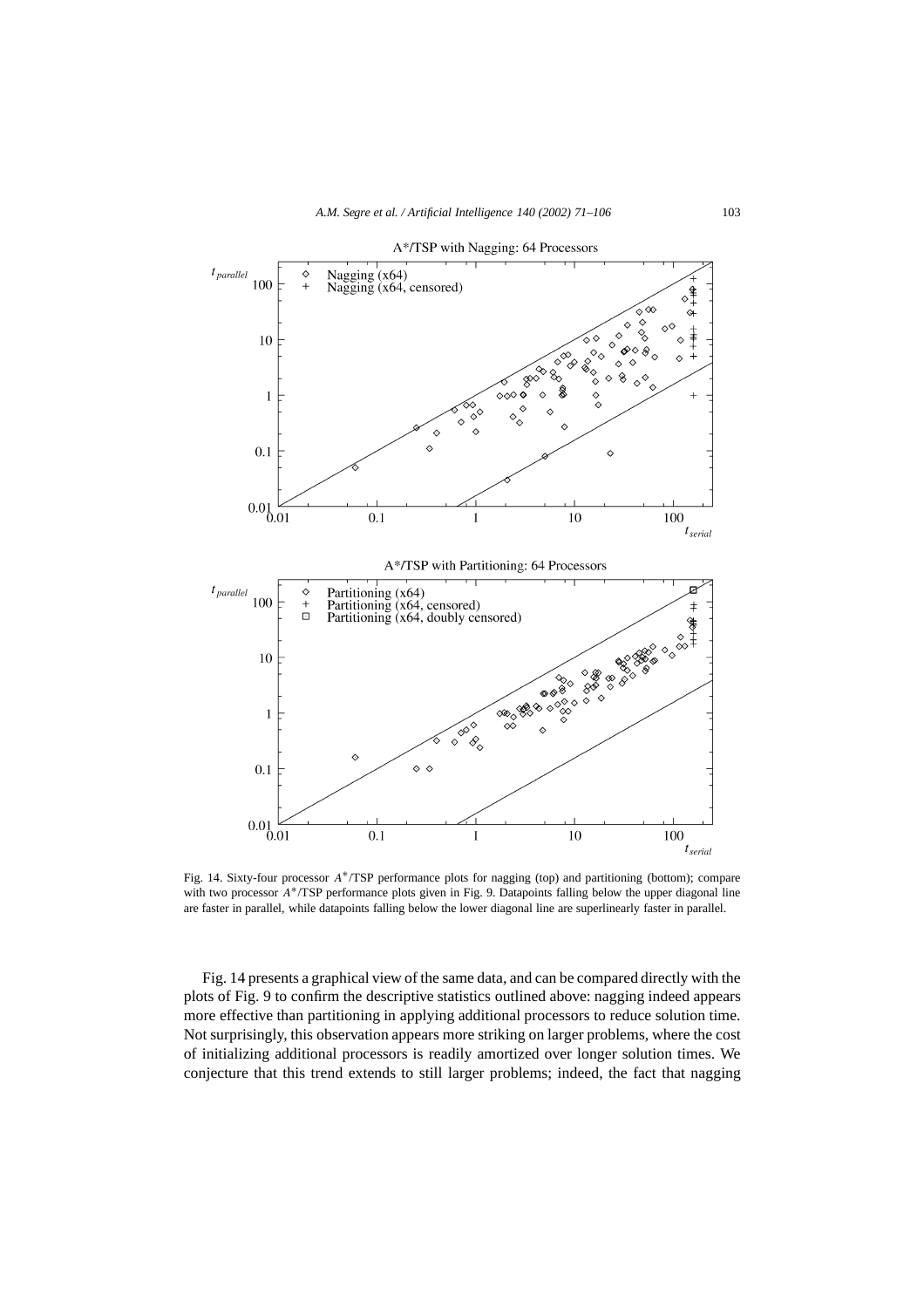solves all problems optimally while partitioning still leaves five unsolved problems within the prespecified resource bound is consistent with this conjecture.

# **7. Conclusion**

Nagging is a paradigm for parallel search in a heterogeneous distributed computing environment. It is applicable to a broad range of different artificial intelligence search algorithms, and scales easily to a large number of processors. We have shown, using an analytical performance model, how nagging is often a superior approach to the more traditional partitioning strategy commonly employed to parallelize search. We have also presented empirical results that confirm the predictions of our analytical model and support our claims regarding both the performance and scalability of nagging across several different domains and search algorithms.

We are currently working on a number of refinements to nagging. First, inspired by the empirical and analytical results reported here, we have already experimented with randomly mixing nagging and partitioning within the same search. The idea is that since nagging and partitioning appear to be complementary, one should actively manage a mixture of approaches in order to more effectively guide the use of computational resources. We are currently focusing on how to decide whether a new event should be a nagging event or a partitioning event. Based on the analytic model of Section 5, it should be possible to use statistical evidence obtained in the course of a problem solving episode to decide how best to use an idle processor on a particular problem. This decision might well change over the course of the search: for example, early events might be primarily nagging events and later events might be primarily partitioning events. The basic idea is to let information about this particular problem solving process guide the best application of processor power over the course of the search process.

We are also working on extensions to the NICE infrastructure itself. We are experimenting with better hierarchy-formation and restructuring algorithms in order to better apply the available computational resources to a given problem. We are also looking at cryptographic certification techniques for distributing new NICE-enabled applications to processors within the NICE hierarchy.

Much of this work is being performed in the context of an extraordinarily challenging computational biology application. Over the last two years, we have been working on HOPS, an *ab initio* distributed hybrid optimization protein structure prediction engine (see, e.g., [10]). HOPS is large, interdisciplinary, project involving faculty and students from biochemistry, computer science, operations research and applied mathematics. It combines a distributed search (using both nagging and partitioning) over a discrete space of protein conformations with traditional continuous optimization techniques (e.g., nonlinearly constraint nonlinear programming, interior point methods, etc.) to find the energetically most favorable conformation of a specified protein according to an energy model of our own design. Given the sheer size of these search problems, HOPS is a perfect example of the kind of application where nagging's distinguishing features—effectiveness, scalability, and fault tolerance—should shine.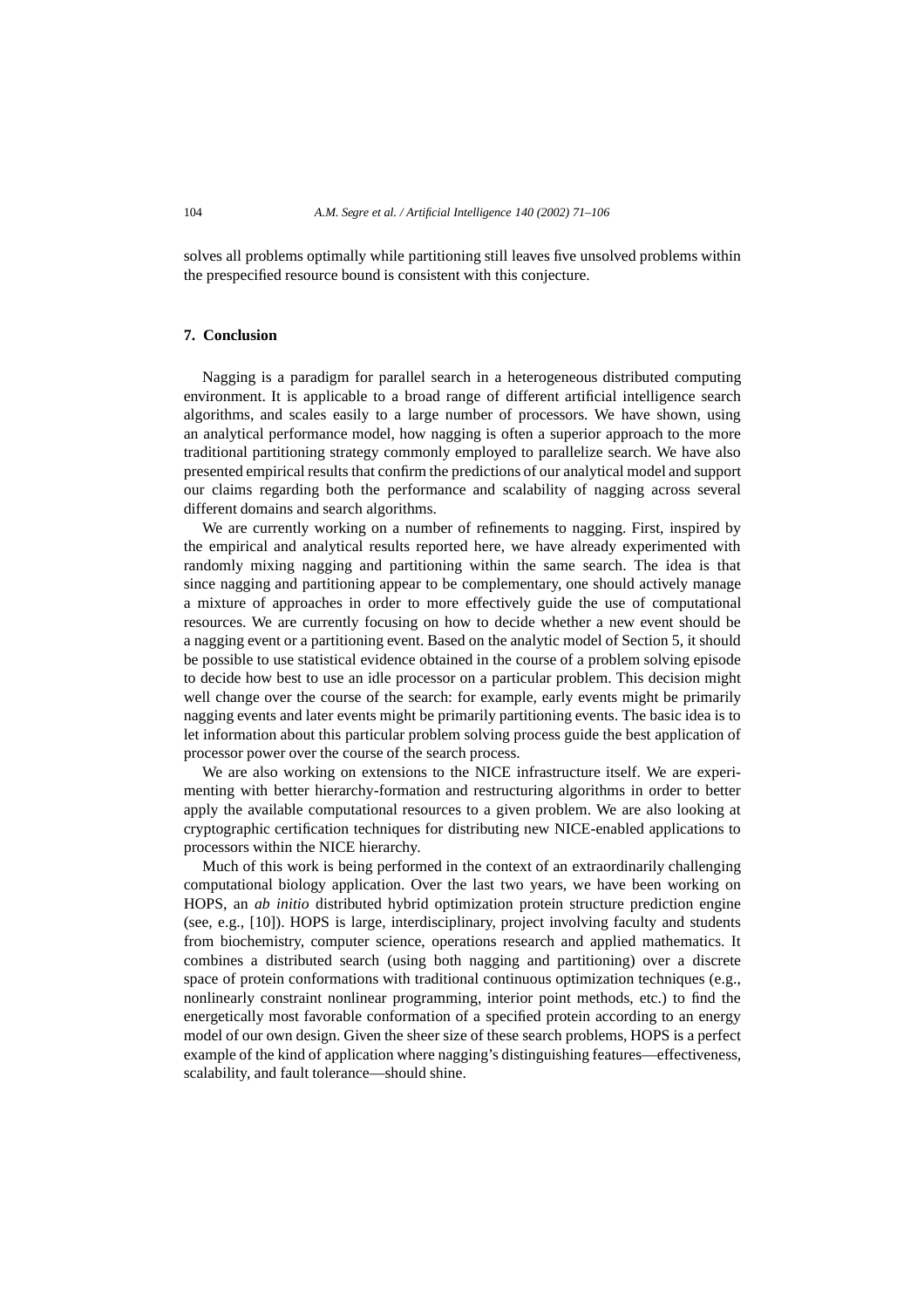#### **Acknowledgements**

The authors would like to thank Karl Arndt, Bruno Codenotti, Mauro Leoncini, Harry Paarsch, Marco Pellegrini, Tianbing Qian and David Sturgill for their advice, comments and suggestions. Ted Herman and Hantao Zhang graciously provided access to the University of Iowa Computer Science Department Linux cluster used to collect the experimental results reported here. We would like to acknowledge the contributions of Ragothaman Balakumar, Satyanarayanan Jayar, Shantan Kethireddy, Sumantra Kundu, the late Jinghou Li, Vivek Narayanamurthy, Neela Patel, Zhaxian Que, Sunita Raju, Kevin Sagon and Sumana Vijayagopal to portions of the NICE distributed search infrastructure. The authors also wish to thank two anonymous reviewers for their helpful comments which resulted in a more precise and better written paper. Support for this research was provided by the Office of Naval Research under grant N0014-94-1-1178, the National Science Foundation through grant NSF-BIO-9730053, the Italian National Research Council through a visiting professorship, the University of Iowa through a Faculty Scholar award, and with equipment support provided by NSF-CDA-9529518, NSF-IRIS-9729807, and the University of Iowa Office of Sponsored Programs.

## **References**

- [1] D. Applegate, R. Bixby, W. Cook, and V. Chvátal, On the solution of traveling salesman problems, Technical Report 98744, Center for Research on Parallel Computation, Rice University, Houston, TX, July 1998.
- [2] A. Beguelin, J. Dongarra, W. Jiang, R. Manchek, V. Sunderam, PVM Users Guide and Reference Manual, Oak Ridge National Laboratory, Oak Ridge, TN, 1994.
- [3] M. Brockington, J. Schaeffer, APHID: Asynchronous parallel game-tree search, J. Parallel Distributed Comput. 60 (2) (2000) 247–273.
- [4] D. Cook, R.C. Varnell, Adaptive parallel iterative deepening search, J. Artificial Intelligence Res. 9 (1998) 139–166.
- [5] S. Cook, The complexity of theorem-proving procedures, in: Proc. 3rd Annual ACM Symposium on the Theory of Computing, 1971, pp. 151–158.
- [6] M. Davis, G. Logemann, D. Loveland, A machine program for theorem-proving, Comm. ACM 5 (7) (1962) 394–397.
- [7] W. Ertel, Performance analysis of competitive or-parallel theorem proving, Technische Universität München, FKI-162-91, 1992.
- [8] R. Feldmann, P. Mysliwietz, B. Monien, Game tree search on a massively parallel system, in: H. van den Herik, I. Herschberg, J. Uiterwijk (Eds.), Advances in Computer Chess VII, University of Limburg, Maastricht, the Netherlands, 1994, pp. 203–218.
- [9] C. Ferguson, R.E. Korf, Distributed tree search and its application to alpha-beta pruning, in: Proc. AAAI-88, St. Paul, MN, 1988, pp. 128–132.
- [10] S.L. Forman, Torsion angle selection and emergent non-local secondary structure in protein structure prediction, Ph.D. Thesis, Department of Mathematics, The University of Iowa, Iowa City, IA, August 2001.
- [11] I. Foster, C. Kesselman, Globus: A metacomputing infrastructure toolkit, Internat. J. Supercomput. Appl. High Performance Comput. 11 (2) (1997) 115–128.
- [12] C. Gomes, B. Selman, N. Crato, H. Kautz, Heavy-tailed phenomena in satisfiability and constraint satisfaction problems, J. Automat. Reasoning 24 (1–2) (2000) 67–100.
- [13] A. Grama, V. Kumar, Parallel search algorithms for discrete optimization problems, ORSA J. Comput. 7 (4) (1995) 365–385.
- [14] A. Grama, V. Kumar, State of the art in parallel search techniques for discrete optimization problems, IEEE Trans. Knowledge Data Engrg. 11 (1) (1999) 28–35.